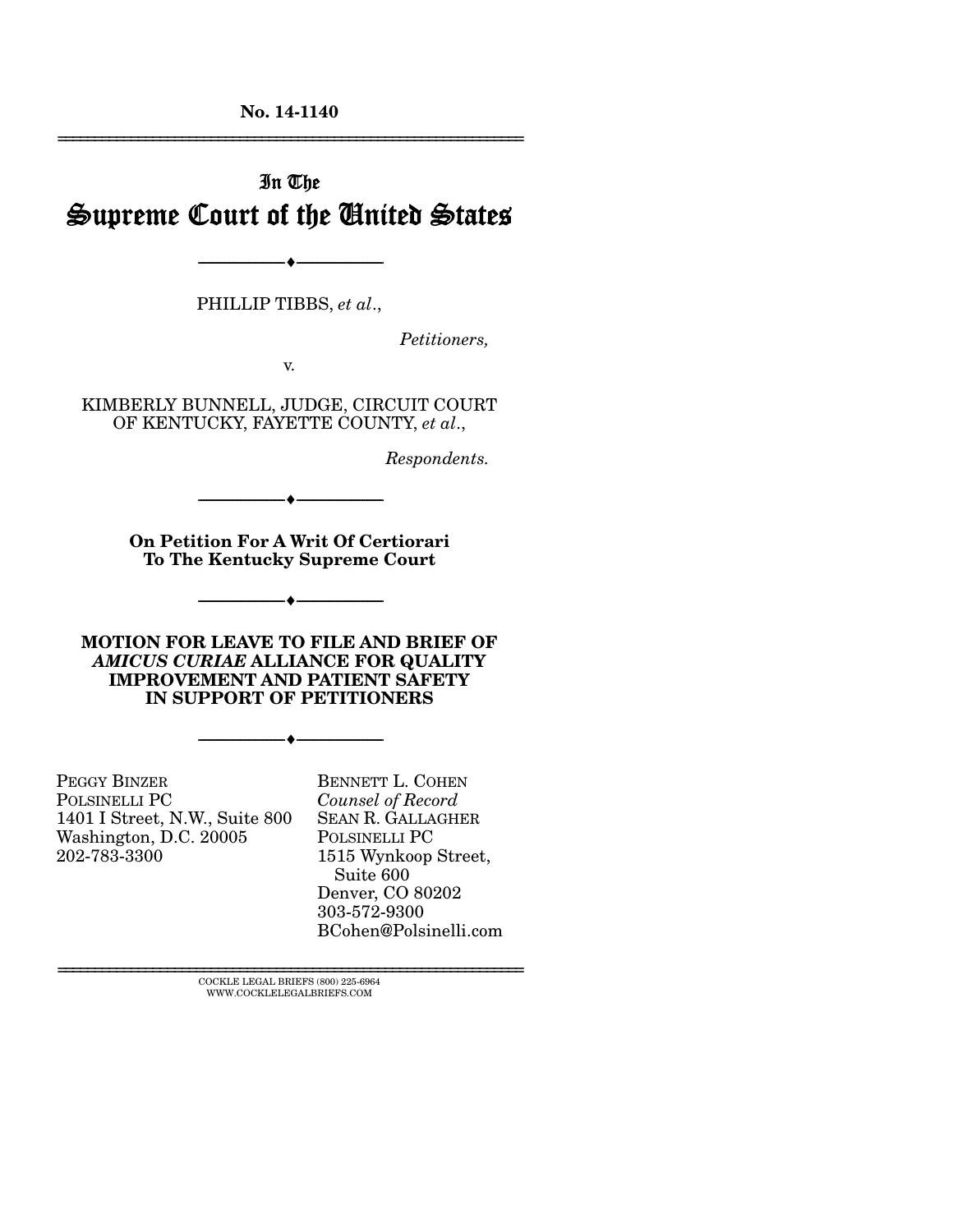### **MOTION FOR LEAVE TO FILE** *AMICUS* **BRIEF**

 Pursuant to Supreme Court Rule 37.2(b), the Alliance for Quality Improvement and Patient Safety ("AQIPS") requests leave to file this *amicus* brief. Counsel for AQIPS notified counsel of record for all parties of its intention to file this brief more than ten days prior to the due date. AQIPS obtained consent to file from all parties save Respondent, the Estate of Luvetta Goff. As noted above, as the national organization for Patient Safety Organizations that implement the Patient Safety and Quality Improvement Act of 2005, AQIPS has a strong interest in insuring uniform interpretation of the Act's privilege provisions, and is uniquely positioned to provide insight to the Court regarding the Act's intent and operation.

Respectfully submitted,

PEGGY BINZER POLSINELLI PC 1401 I Street, N.W., Suite 800 Washington, D.C. 20005 202-783-3300

BENNETT L. COHEN *Counsel of Record*  SEAN R. GALLAGHER POLSINELLI PC 1515 Wynkoop Street, Suite 600 Denver, CO 80202 303-572-9300 BCohen@Polsinelli.com

April 20, 2015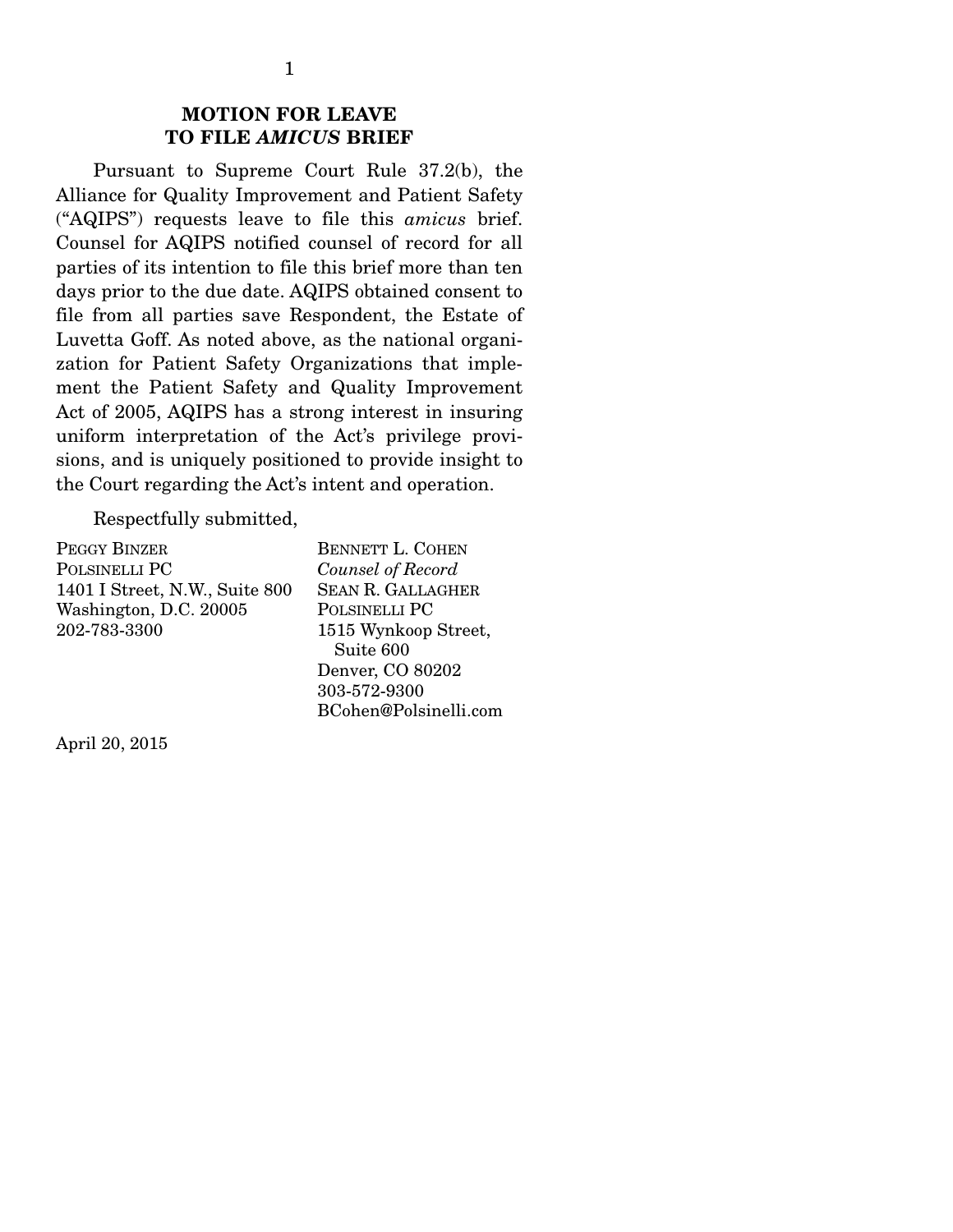# TABLE OF CONTENTS

# Page

| MOTION FOR LEAVE TO FILE AMICUS                                                                                                                                                                                                                                   | 1  |  |
|-------------------------------------------------------------------------------------------------------------------------------------------------------------------------------------------------------------------------------------------------------------------|----|--|
|                                                                                                                                                                                                                                                                   | ii |  |
| INTEREST OF AMICUS CURIAE                                                                                                                                                                                                                                         |    |  |
| SUMMARY OF THE ARGUMENT                                                                                                                                                                                                                                           |    |  |
|                                                                                                                                                                                                                                                                   | 3  |  |
| I. A nationally uniform privilege for reports<br>to PSOs is necessary to allow providers to<br>learn from mistakes to improve patient<br>safety, patient outcomes, and the quality                                                                                | 3  |  |
| Operation of the Patient Safety Act's<br>II.                                                                                                                                                                                                                      | 6  |  |
| Operation of the Patient Safety Act<br>III.                                                                                                                                                                                                                       | 9  |  |
| IV.<br>Review is warranted because the Ken-<br>tucky Supreme Court's decision is upset-<br>ting the carefully constructed balance<br>Congress developed between confidential<br>provider self-driven quality improvement<br>and accountability through regulatory | 16 |  |
|                                                                                                                                                                                                                                                                   | 19 |  |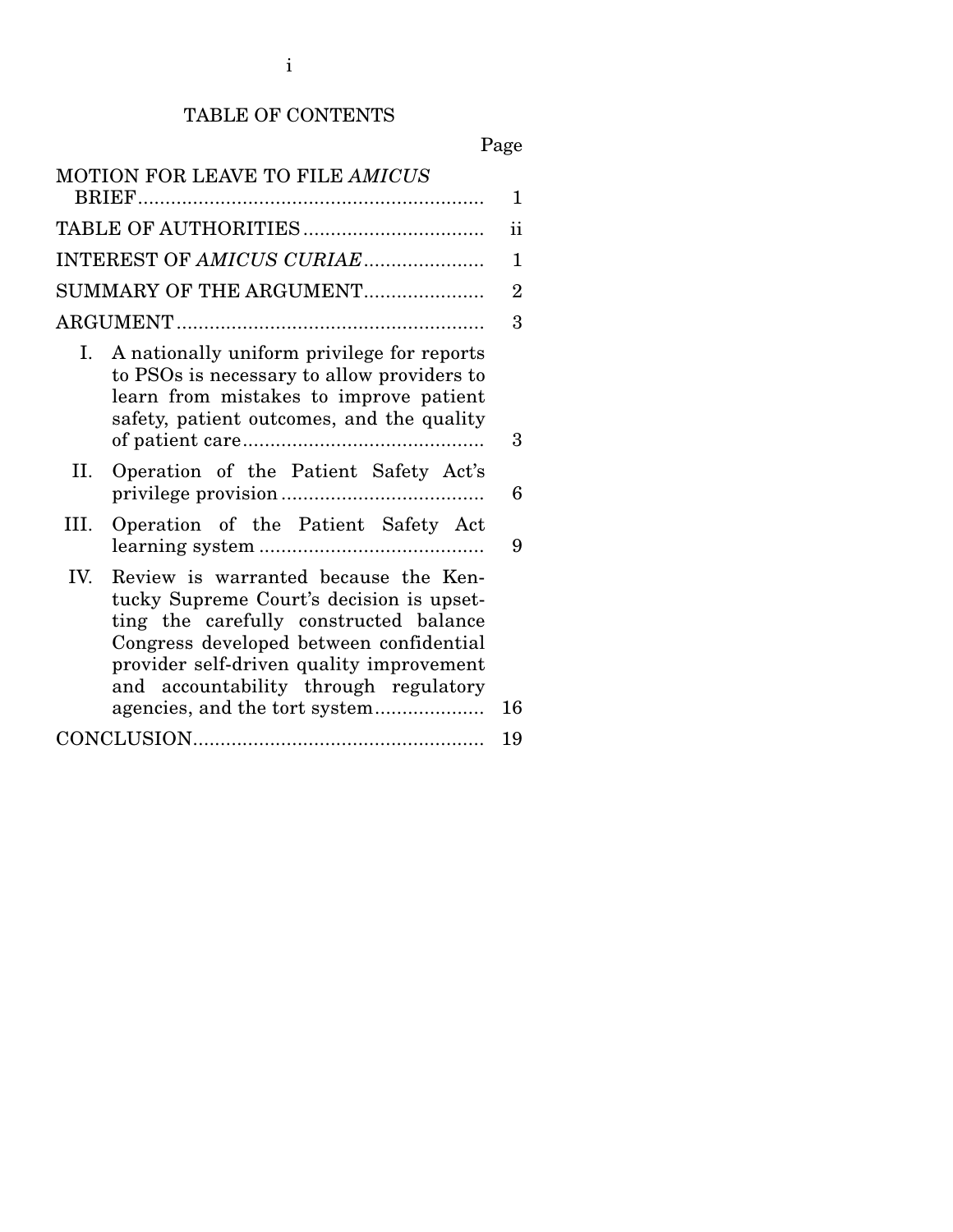## TABLE OF AUTHORITIES

Page

## **STATUTES**

| Patient Safety and Quality Improvement Act of |  |  |
|-----------------------------------------------|--|--|
|                                               |  |  |
|                                               |  |  |
|                                               |  |  |

### OTHER AUTHORITIES

| 73 Fed. Reg. 70732 (November 21, 2008) 8, 9, 19                                                                                           |
|-------------------------------------------------------------------------------------------------------------------------------------------|
|                                                                                                                                           |
|                                                                                                                                           |
| Institute of Medicine, Committee on Quality of<br>Health Care in America, To Err Is Human:<br>Building a Safer Health System (1999) 4, 16 |
| A National Survey of Medical Error Reporting<br>Laws," Yale J. Health Policy, Law, and Ethics                                             |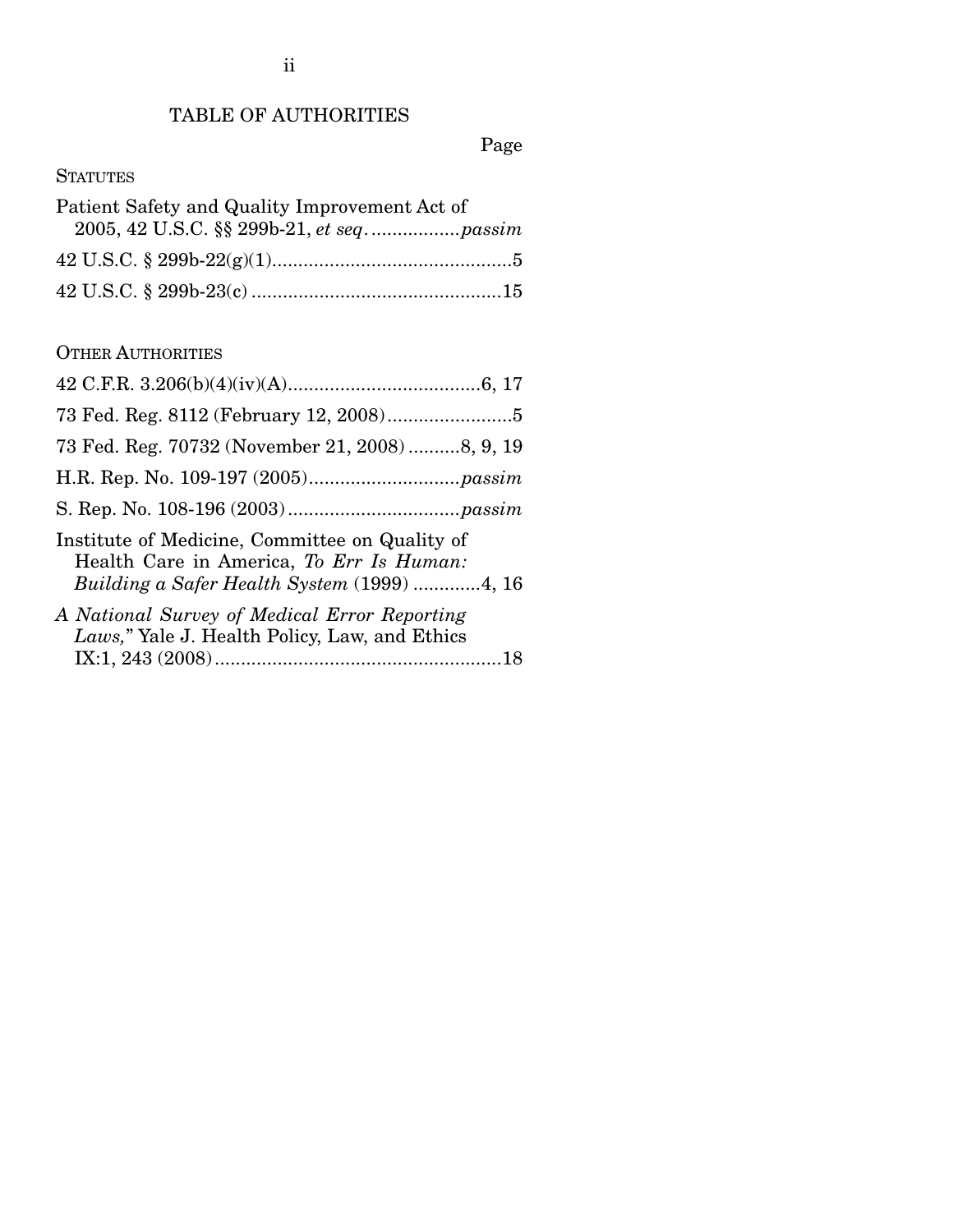### **INTEREST OF** *AMICUS CURIAE*<sup>1</sup>

 The Alliance for Quality Improvement and Patient Safety ("AQIPS") is a not-for-profit, national professional organization composed of over 20 Patient Safety Organizations ("PSOs") and their member providers, including hospitals and other providers throughout the health care continuum and throughout the United States. The Alliance's mission is to foster the ability of PSOs to improve the patient safety, health care quality and health care outcomes through the privilege and confidentiality protections afforded in the Patient Safety and Quality Improvement Act of 2005, 42 U.S.C. §§ 299b-21, *et seq*. ("Patient Safety Act"). As an organization that is at the forefront of fostering high reliability of the quality of patient care for every patient in every health care organization across the nation, AQIPS is uniquely positioned to provide this Court with insight into how PSOs employ what is intended to be a nationally uniform privilege to create a national learning system that permits the confidential and privileged sharing of incident reports, lessons learned and best practices

<sup>&</sup>lt;sup>1</sup> No counsel for a party authored this brief in whole or in part, and no counsel or party made a monetary contribution intended to fund the preparation or submission of this brief. No person other than *amicus curiae*, its members, or its counsel made a monetary contribution to its preparation or submission. Counsel for AQIPS notified counsel of record for all parties of its intention to file this brief more than ten days prior to the due date. AQIPS obtained consent to file from all parties save Respondent, the Estate of Luvetta Goff.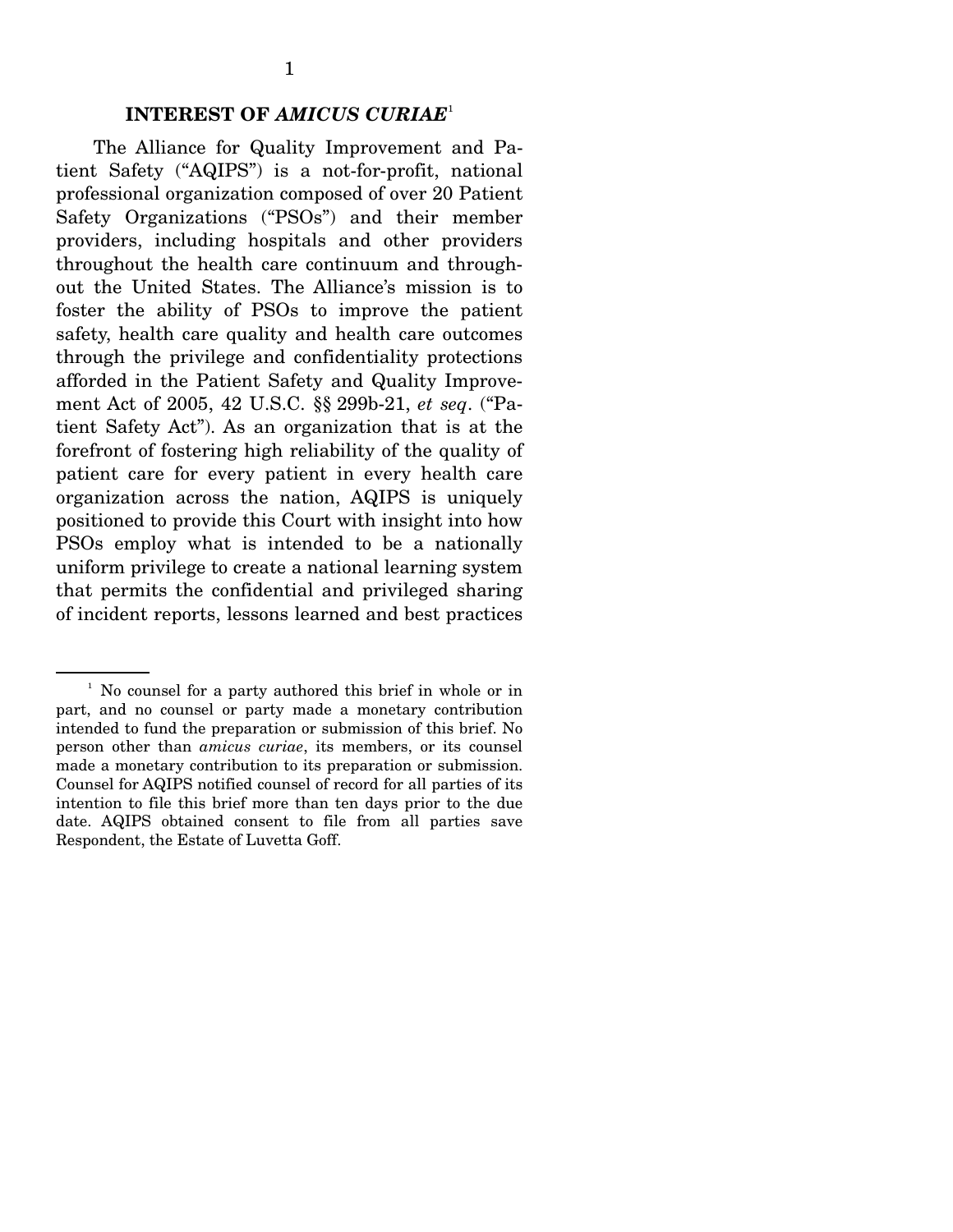to prevent medical errors from occurring over and over again in every health care organization across the nation. Accordingly, AQIPS has a great stake in ensuring that the federal privilege for patient safety work product is not eroded by a State court determination that a state regulation effectively trumps the federal privilege, lest the resultant breakdown of the national learning system cause health care providers in that State to be precluded from learning from the mistakes of others, ultimately causing patients to be harmed by preventable medical errors contrary to the federal scheme. Lives may literally be at stake.

#### **SUMMARY OF THE ARGUMENT**

--------------------------------- i ---------------------------------

 Given the grave implication of the matters before this Court, it is important that the Court understand how the Patient Safety Act was intended to provide nationally uniform protections to information collected and developed by providers and reported to a PSO for purposes of improving patient safety, patient outcomes and the quality of patient care. Congress designed the Patient Safety Act to foster a "learning system" through a voluntary reporting process with strong privilege and confidentiality protections that would allow health care providers to assess medical errors free from liability and reputational harm. The Patient Safety Act was intended to break the silos that had been created due to the erosion of state peer review laws, and thereby create a national system of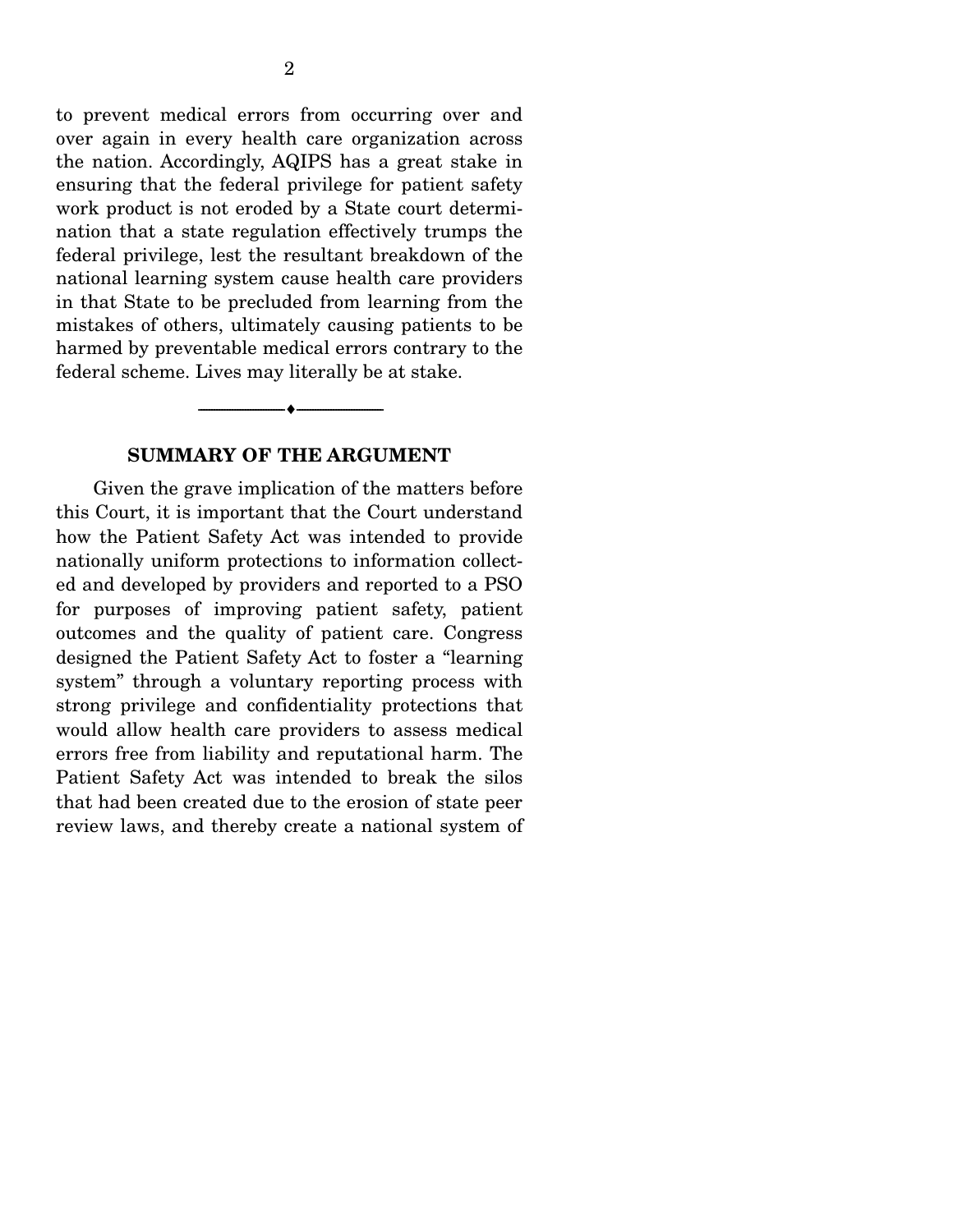sharing and learning with the goal of improving the quality and safety of patient care.

 Allowing the Kentucky regulation to effectively trump the federal privilege will undermine Congress's intent and national uniformity. This approach will predictably lead to a breakdown of the national learning system. Without the broad privilege and confidentiality protections expressly written into the Patient Safety Act, the lessons learned from harm inflicted on a patient when a medical error occurs will once again be kept carefully guarded within individual institutions, even among hospitals within the same health system, due to the fear of discoverability in legal actions. As a result, the same mistakes and the same patient harms will be unnecessarily repeated in hospitals (especially in states like Kentucky that have no peer review protections), and the cycle of patient harm will return.

#### **ARGUMENT**

--------------------------------- i ---------------------------------

**I. A nationally uniform privilege for reports to PSOs is necessary to allow providers to learn from mistakes to improve patient safety, patient outcomes, and the quality of patient care.** 

 The case before the Court has grave ramifications for the ability of health care providers to improve patient outcomes across the nation. Deaths due to preventable medical errors exceed the deaths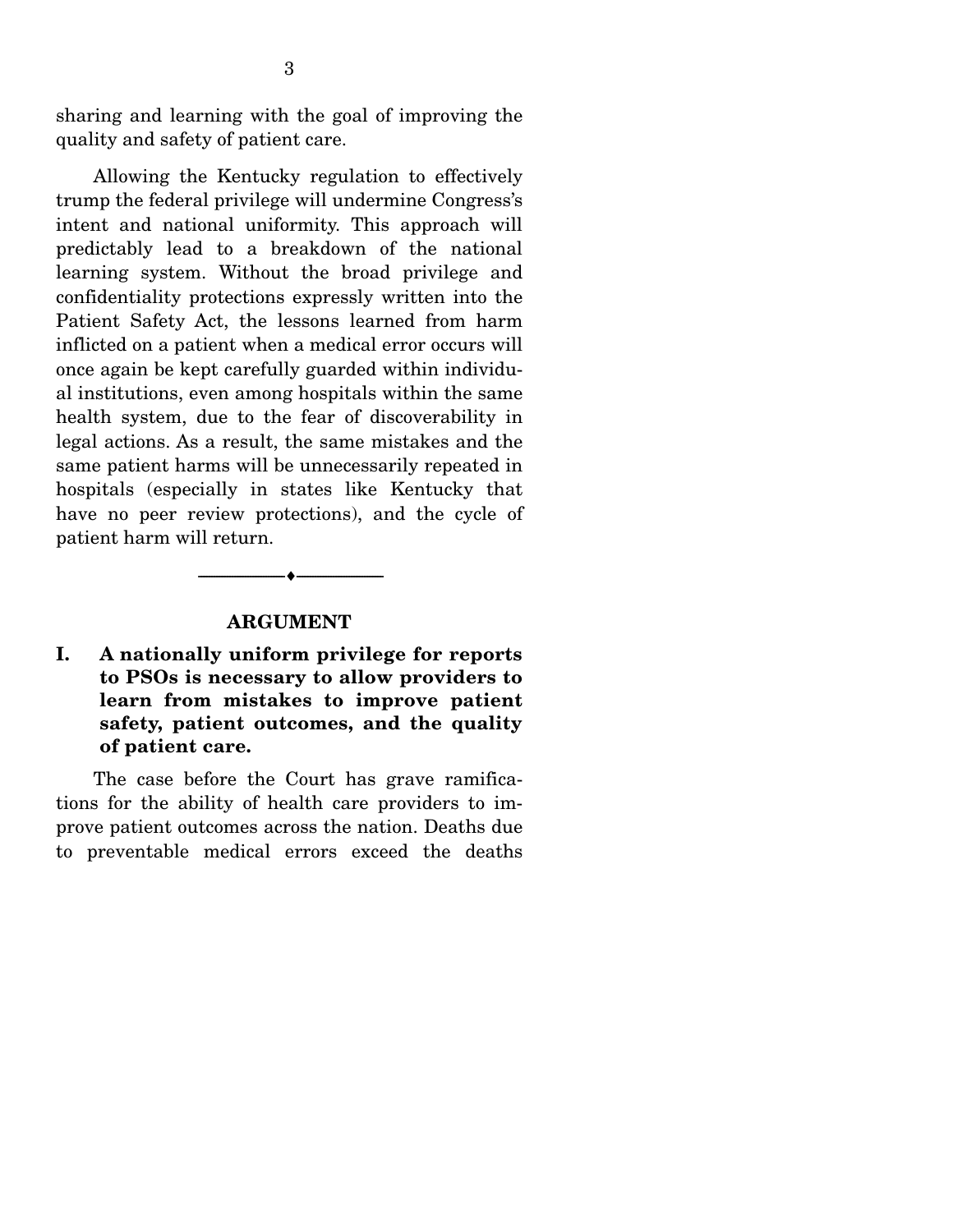attributable to motor vehicle accidents, breast cancer and AIDS combined. Institute of Medicine, Committee on Quality of Health Care in America, *To Err is Human: Building a Safer Health System*, 26 (1999). The Patient Safety Act was enacted as the cornerstone of the federal effort to reduce preventable injuries and deaths in the United States' health care system. By passing the legislation, Congress intended to improve the quality of patient care by creating a "culture of safety" through a non-punitive confidential voluntary reporting system, and to ensure accountability by raising standards for continuous improvements in health care. H.R. Rep. No. 109-197, at 9.

 Congress designed the Patient Safety Act to foster a "learning environment" that would allow health care providers to assess their errors without fear that their data and analyses will be subject to discovery in medical malpractice actions. H.R. Rep. 109-197, at 9; S. Rep. No. 108-196, at 3. The privilege was intended to eliminate the fear of personal liability from individual health care professionals, eliminating the incentive to hide errors affecting patient safety and unsafe conditions. *See To Err is Human: Building a Safer Health System*, 9. Congress viewed such protections as necessary to encourage health care providers to report medical errors. H.R. Rep. No. 109- 197, at 9 (2005). These protections are critical to creating a learning environment in which patient safety events are seen as opportunities for learning and improvement. Progress toward creating a culture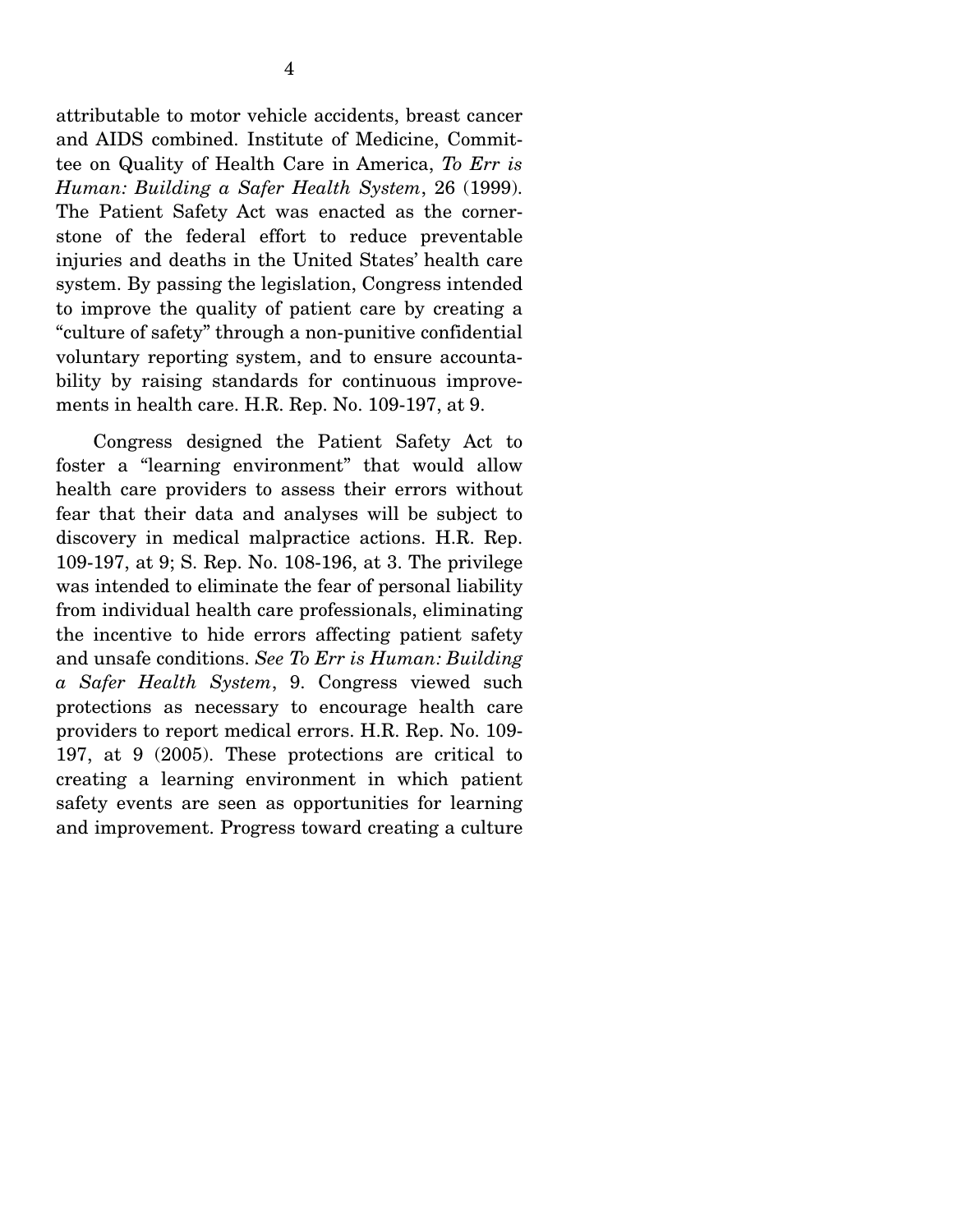of patient safety requires empowering health care providers to point out errors, defects, and systems failures that could cause patient harm.<sup>2</sup>

 The success of the Patient Safety Act depends on national uniformity in its implementation and interpretation. The Patient Safety Act was intended to provide a uniform privilege to permit health care providers to employ proven practices to evaluate and share how to make patient care safer throughout the entire healthcare continuum. 42 U.S.C. § 299b- $22(g)(1)$ . For example, the privilege allows providers, such as ambulatory care providers, to collect incident reports and conduct peer review within the "patient safety evaluation system." Such quality improvement and risk management activities were not typically being conducted in many ambulatory care settings because many states did not provide any protection or privilege for these quality improvement practices.

 The Patient Safety Act was designed "to accelerate the development of new, voluntary providerdriven opportunities for improvement" and to "set the stage for breakthroughs in our understanding of how best to improve patient safety." Patient Safety and Quality Improvement, Proposed Rule, 73 Fed. Reg. 8112, 8113 (February 12, 2008). One way the Patient

<sup>2</sup> *See* The Joint Commission: Comprehensive Accreditation Manual for Hospitals: The Patient Safety Systems Chapter, http://www.jointcommission.org/assets/1/6/PSC\_for\_Web.pdf. (All websites visited April 14, 2015.)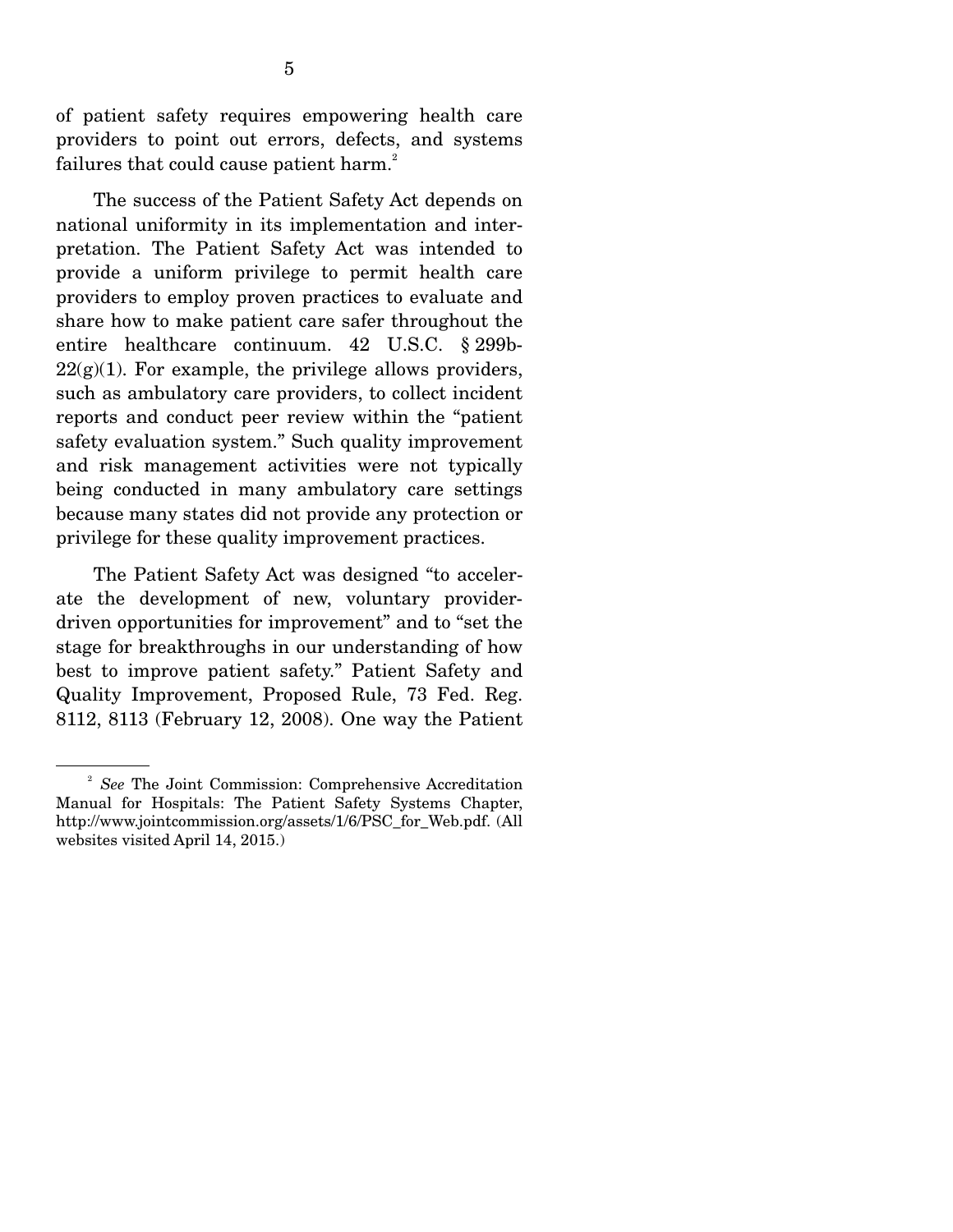Safety Act does this is through the national and uniform scope of its privilege, which allows providers who have extensive experience in patient safety, such as hospitals, to share their reports and evidencebased solutions with providers less experienced in employing such safety practices. *See* 42 C.F.R.  $3.206(b)(4)(iv)(A)$ . This nationwide sharing of information accelerates quality improvement. *Id.* Through a uniform and national privilege, innovative programs developed by health care providers and PSOs can thus promote transformational change in the quality of health care provided to patients.

#### **II. Operation of the Patient Safety Act's privilege provisions**

 Providers who voluntarily participate in a PSO do so with the primary aim of improving patient safety and the quality of health care delivery. 42 U.S.C. § 299b-21(5). Hospitals develop a "patient safety evaluation system" under the Patient Safety Act to collect, analyze, manage and maintain information for reporting to or by a PSO.  $42$  U.S.C.  $\S$  299b-21(6).

 There are several ways that information becomes privileged patient safety work product. First, information that is collected in the patient safety evaluation system for the purpose of reporting to a PSO and that is reported to a PSO is designated under the law as privileged and confidential "patient safety work product."  $42 \text{ U.S.C. }$ § 299b-21(7)(A)(i)(I). The privilege for patient safety work product applies to information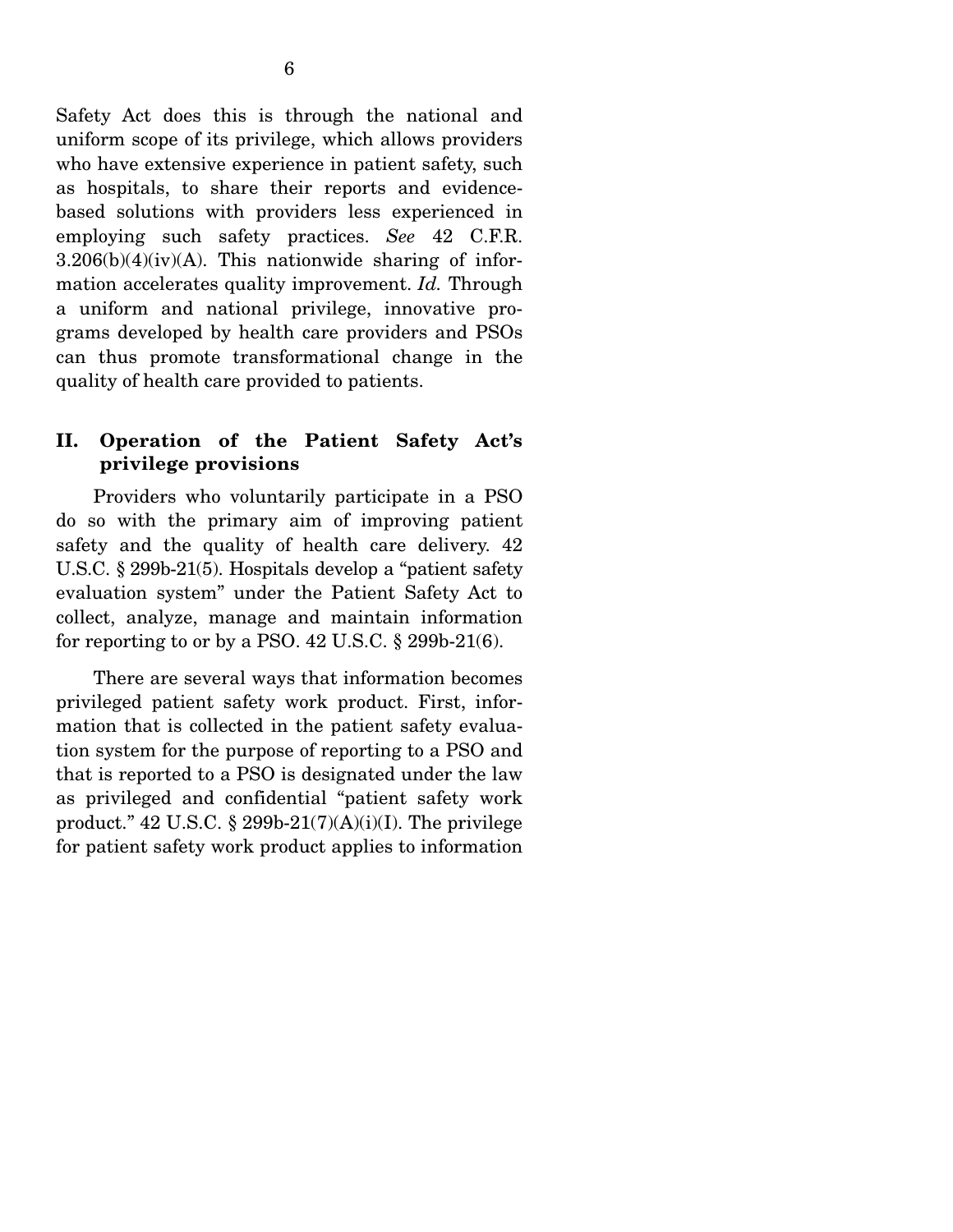to the extent that it was collected for the purpose of reporting to a PSO and is reported to a PSO. 42 U.S.C. §§ 299b-21(5)(B). However, original records, such as an x-ray or an entire medical record, are not patient safety work product. 42 U.S.C. § 299b-21(7)(B)(i).

 Second, if a PSO develops information, such as through an investigation by the PSO workforce, or if it develops feedback from the providers reported patient safety work product, the feedback is patient safety work product. 42 U.S.C. § 299b-21(7)(A)(i)(II).

 Finally, if information collected identifies the deliberations or analysis of, or the fact of reporting to, a patient safety evaluation system, then such information is patient safety work product. 42 U.S.C.  $§ 299b-21(7)(A)(ii)$ . For example, suppose a hospital collects records developed separately from the patient safety evaluation system to investigate how to better prevent infections after surgery. These collected records, which would not otherwise be protected under the Patient Safety Act by reason of being reported to a PSO, are nonetheless patient safety work product because they identify the analysis, deliberations and the fact of reporting to the patient safety evaluation system. *Id.* This section was specifically added to the Patient Safety Act to prevent plaintiffs' lawyers from indirectly defeating the federal privilege by accessing the road map created by the PSO's collection of reports or copies of records. S. Rep. No. 108-196 at 5, 7. The Patient Safety Act effectively requires plaintiffs' lawyers to collect their own information, rather than build their malpractice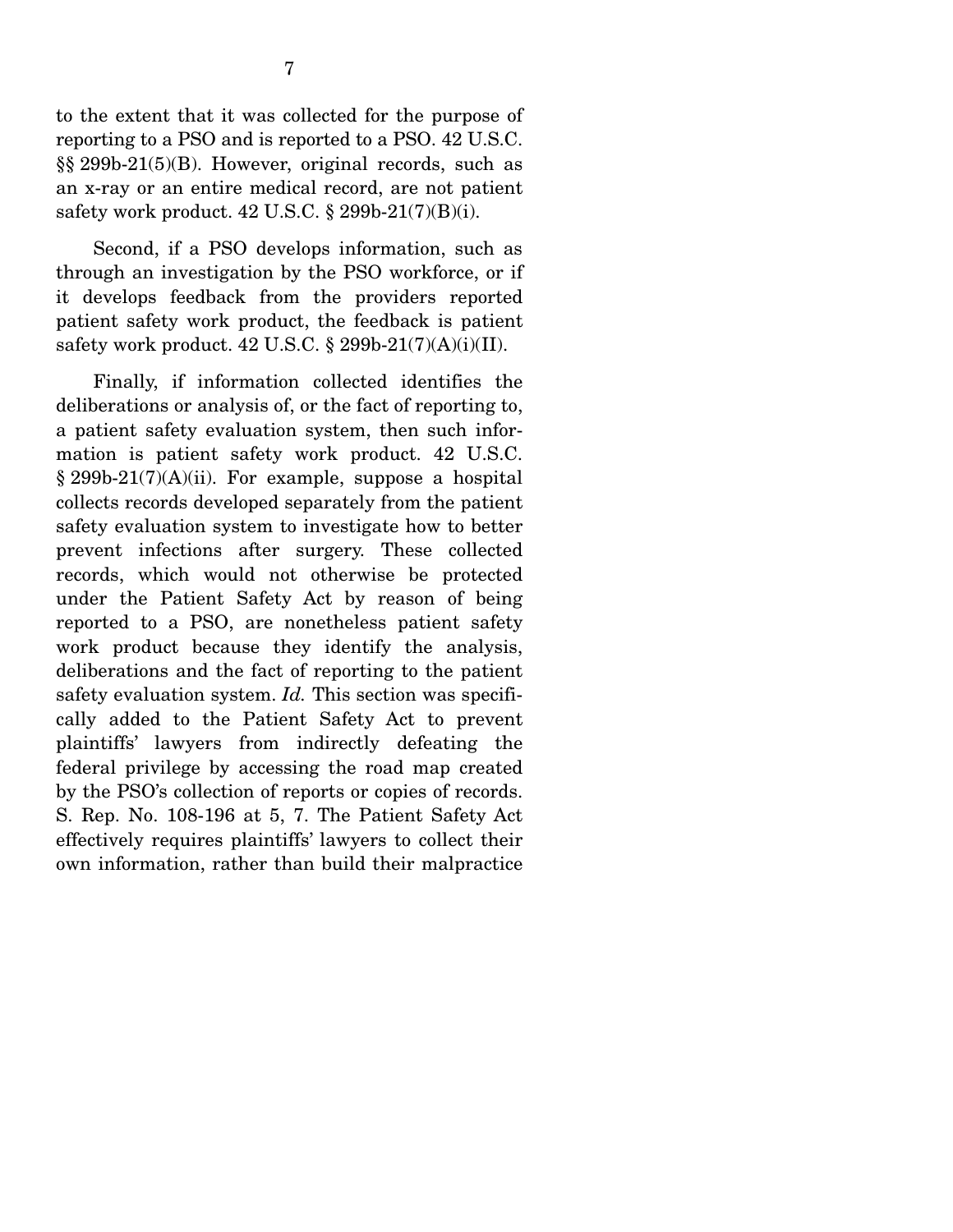cases through information that is privileged under the Patient Safety Act.

 Congress excluded from the privilege information found in original patient provider records, such as medical and discharge records necessary for plaintiffs to seek redress for their injuries. H.R. Rep. No. 109- 197 at 9; S. Rep. No. 108-196 at 2, 7. Thus, the Patient Safety Act does not prevent malpractice lawsuits. However, the Patient Safety Act prevents a plaintiff from being enriched by collecting information from the provider's patient safety evaluation system or the PSO that would not otherwise have been created by healthcare providers but for the promise of the Patient Safety Act's privilege and confidentiality protections.

 The collection and analysis of incident reports is the centerpiece of hospitals' patient safety evaluation systems. Under the Patient Safety Act, continuous reporting of adverse events allows hospitals to analyze these events, conduct a root cause analysis, change the process or system to improve safety, and disseminate clinical solutions, clinical protocols or lessons learned to all of the affiliated providers within the organization (*e.g*., hospitals and other facilities in a health system). To prevent duplication of hospital reporting systems, which would unnecessarily increase health care costs, the Department of Health and Human Services does not require providers to maintain duplicate systems to separate information to be reported to a PSO from information that may be required to fulfill state reporting obligations. *See*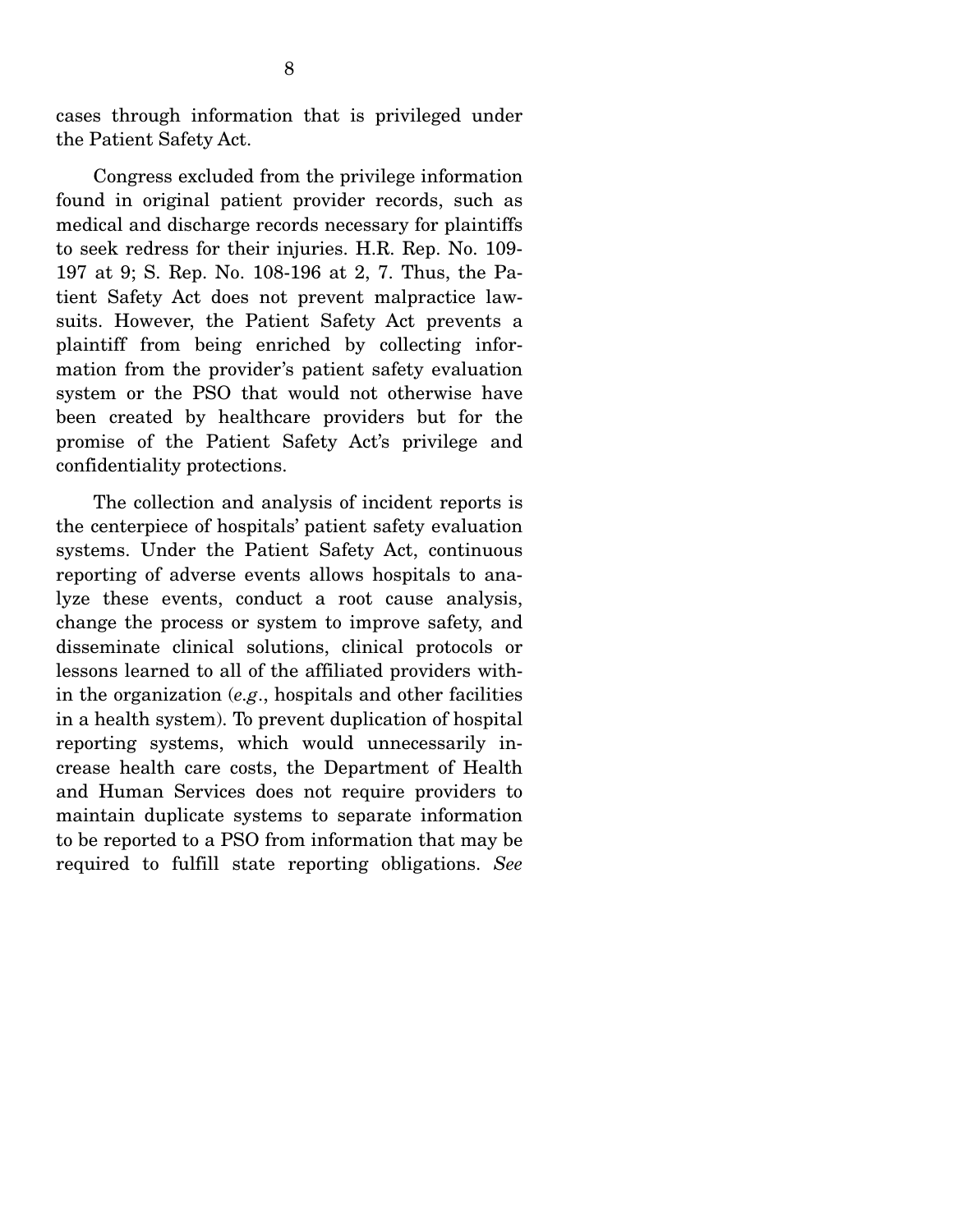Patient Safety and Quality Improvement Final Rule, 73 Fed. Reg. 70732, 70742 (November 21, 2008). As a result, it is common practice among hospitals to combine their incident reporting system and their patient safety evaluation system, consistent with this federal regulation. Information reported to the PSO cannot be used to fulfill state reporting obligations and must be reported to the State before reporting a copy to the PSO. If the information reported to the PSO is needed for State reporting, it must be reproduced outside of the patient safety evaluation system. *Id.* at 70773 ("Further, as original medical and other records are expressly excepted from the definition of patient safety work product, providers always have the option of using those records to generate the reports necessary for their mandatory reporting obligations to federal, state, and local agencies.").

### **III. Operation of the Patient Safety Act learning system**

 State reporting systems typically collect information concerning "what" happened during the incident to hold the provider accountable. In contrast, the patient safety evaluation system is the only system designed to permit health care providers to investigate "how" and "why" the incident occurred, in a safety culture that reinforces professionalism and learning, to benefit patients. The patient safety evaluation system allows providers to methodically evaluate systems and processes to determine what actually caused the systems to fail and prevent the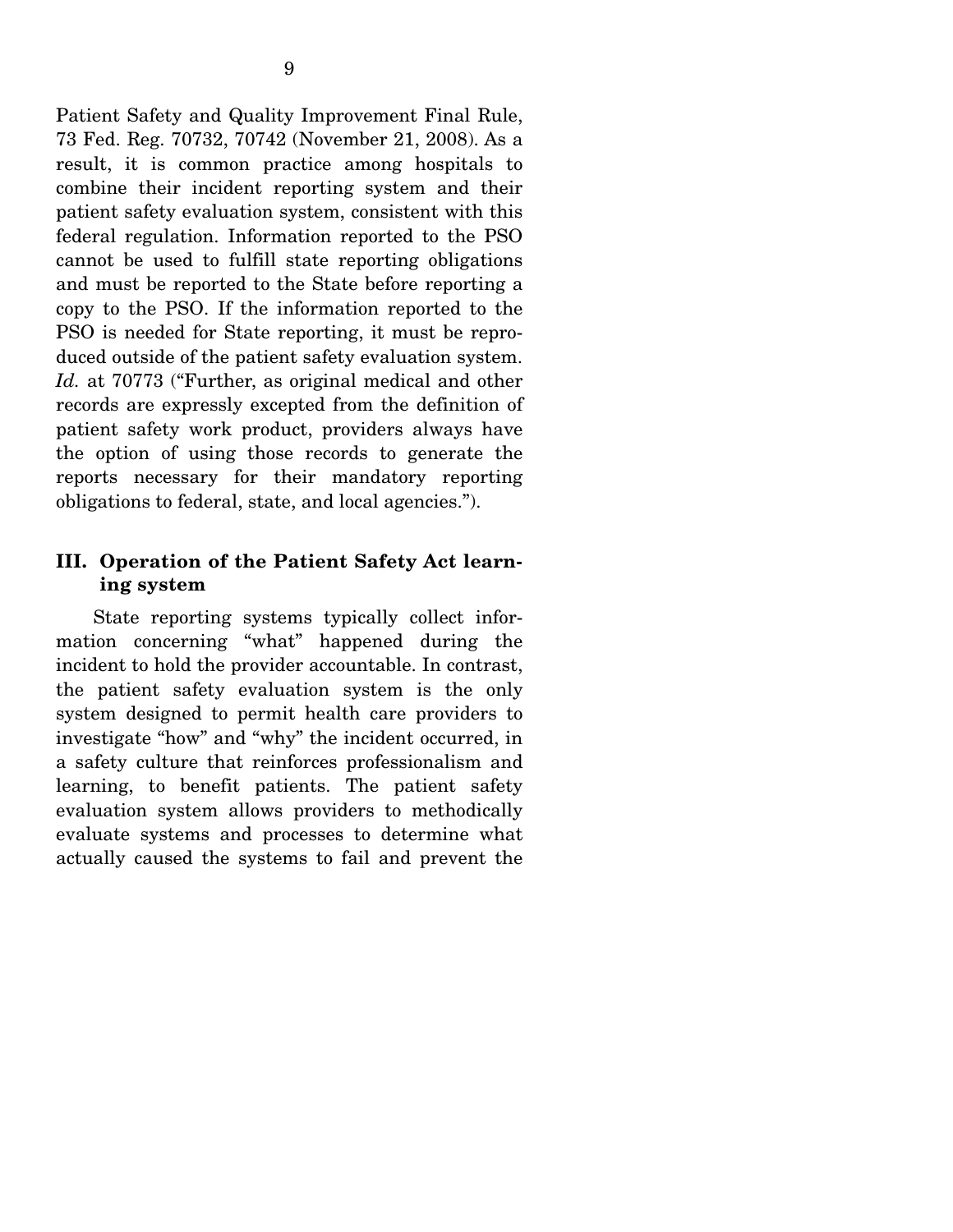reoccurrence of the failure without fear of litigation or harm to professional reputation. The protections encourage candid dialog, which permits the exposure of underlying causes that may not be evident in an incident report.

 To illustrate by example, in a case where a patient died due to complications secondary to a medical error during surgery, the surgeon reportedly received a call from a laboratory technician during the operation warning the surgeon of a mismatch of blood types after it was too late for the patient.<sup>3</sup> In this instance, the patient safety evaluation system would thoroughly evaluate the failures in the system. First, the investigation could include peer review in the patient safety evaluation system to conduct a root cause analysis and to create an action plan, which would include such things as revising clinical protocols to include redundant checks to minimize risk. Second, the hospital could analyze its system of blood collection from laboratories to correct any critical gaps in the system that could allow potentially lifesaving information to slip through the cracks and cause patient harm. The systems analysis would identify the failures in the system beginning with the

<sup>&</sup>lt;sup>3</sup> The incident discussed herein was reported in the public press in 2003 and is not actual patient safety work product. *See* www.cbsnews.com/news/anatomy-of-a-mistake-16-03-2003. In addition, the patient safety evaluation system analysis is an illustration of what is currently occurring and is permissible under the Patient Safety Act.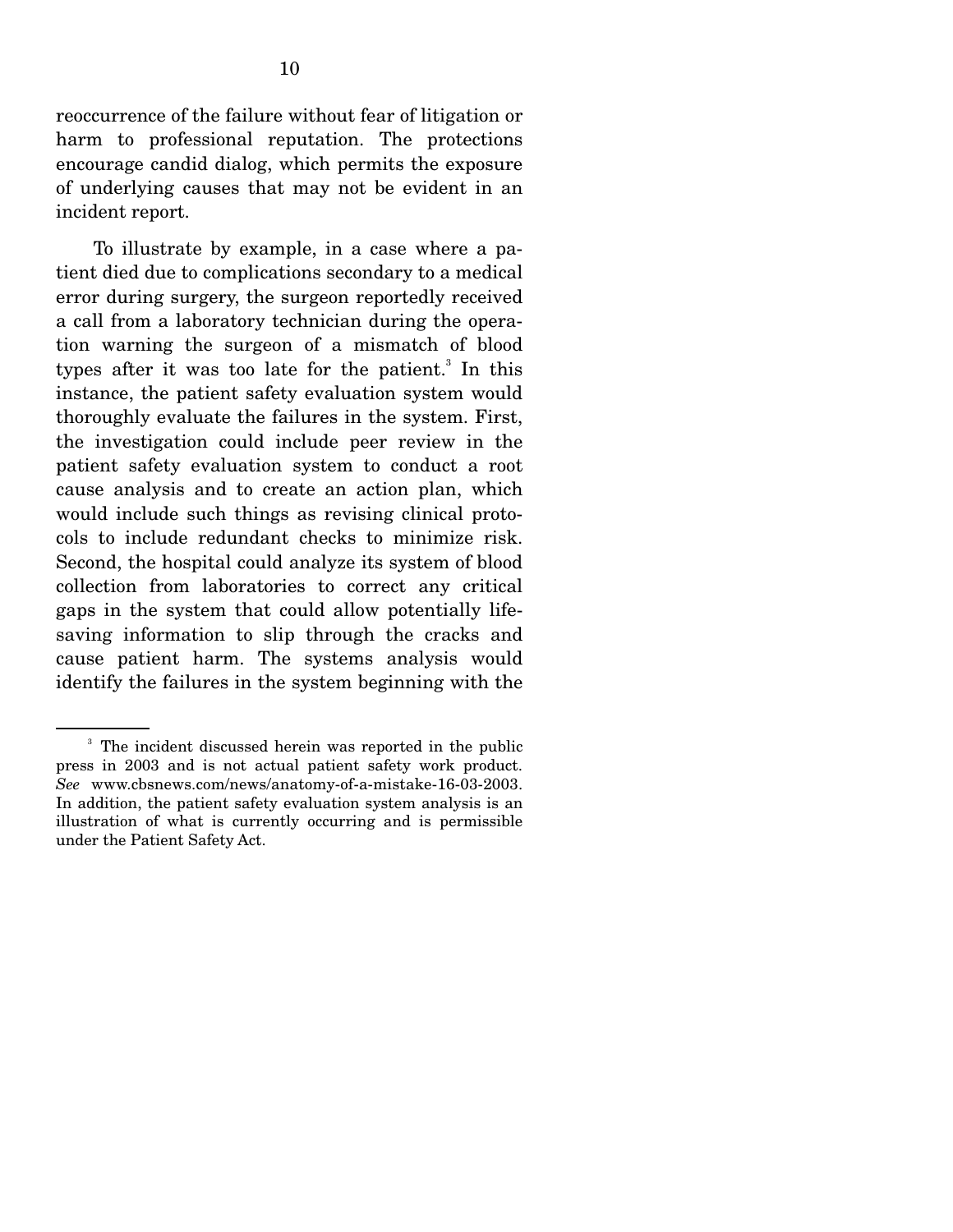laboratory for providing organs without checking for the blood type, the hospital accepting the organs without checking for the blood type match, as well as other surgical checklists and procedures requiring checks within the system to catch such an error. In this instance, upon review it was discovered that more than a dozen healthcare providers who were caring for this patient never communicated to the surgeon that the record indicated that the laboratory test clearly identified a mismatch of blood type. The patient safety evaluation system would analyze why the safety culture was not followed. The hospital could conduct a comprehensive analysis of all reports collected concerning laboratory events and produce reports to determine if information failed to be communicated in other cases to develop solutions to minimize risk. Further, the patient safety evaluation system would evaluate the system of communicating critical clinical information to health care providers who need to know this information. The patient safety evaluation system could investigate whether the institution suffers from a "shame and blame culture" in which providers feared to raise potential patient safety issues to the surgeon because they could be punished or fired as the messenger of the bad news, or if the providers were simply overconfident that the meticulous surgeon would catch the problem on his own, and thus, failed to employ a safety culture. To promote a safety culture, all health care providers in the hospital would be encouraged to confidentially report patient safety concerns to the patient safety evaluation system if they are afraid to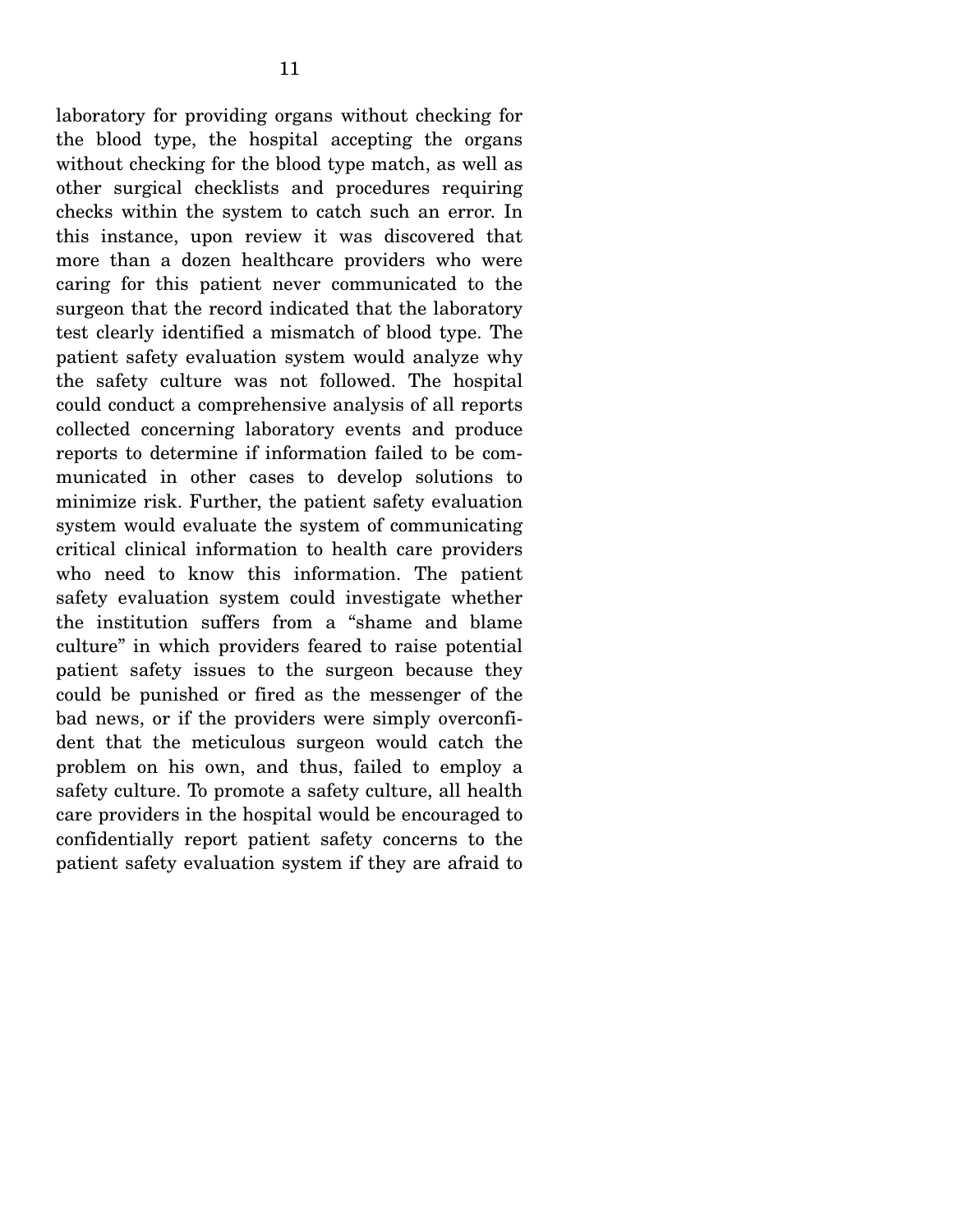raise them to the health care providers responsible for the patient to ensure that the next error is a "near miss" and no harm befalls a patient.<sup>4</sup>

 This is the very heart of the Patient Safety Act: the collection, analysis and distribution of life-saving information that would not otherwise be collected or shared with other providers without strong privilege and confidentiality protections. And this discussion provides only an example of the types of analyses that might be performed in the patient safety evaluation system.

 Under the Patient Safety Act, the incident, root cause analysis, contributing factors and process solutions are voluntarily reported to a PSO. PSOs certified under the Patient Safety Act are an expert patient safety resource to health care providers, helping organizations develop systems and processes to enhance the safety of care, treatment, and services to patients. PSOs must conduct patient safety activities, which are efforts to improve patient safety and the quality of health care delivery that include, among other things: 1) the collection and analyses of patient safety work product; 2) the development and dissemination of best practices, clinical solutions, or other feedback to minimize risk; and 3) the evaluation

<sup>4</sup> Near misses are events that do not occur because the potential mistake is identified and corrected before harm to the patient occurs. Analysis of near miss data permits health care providers to prevent harm that is about to happen.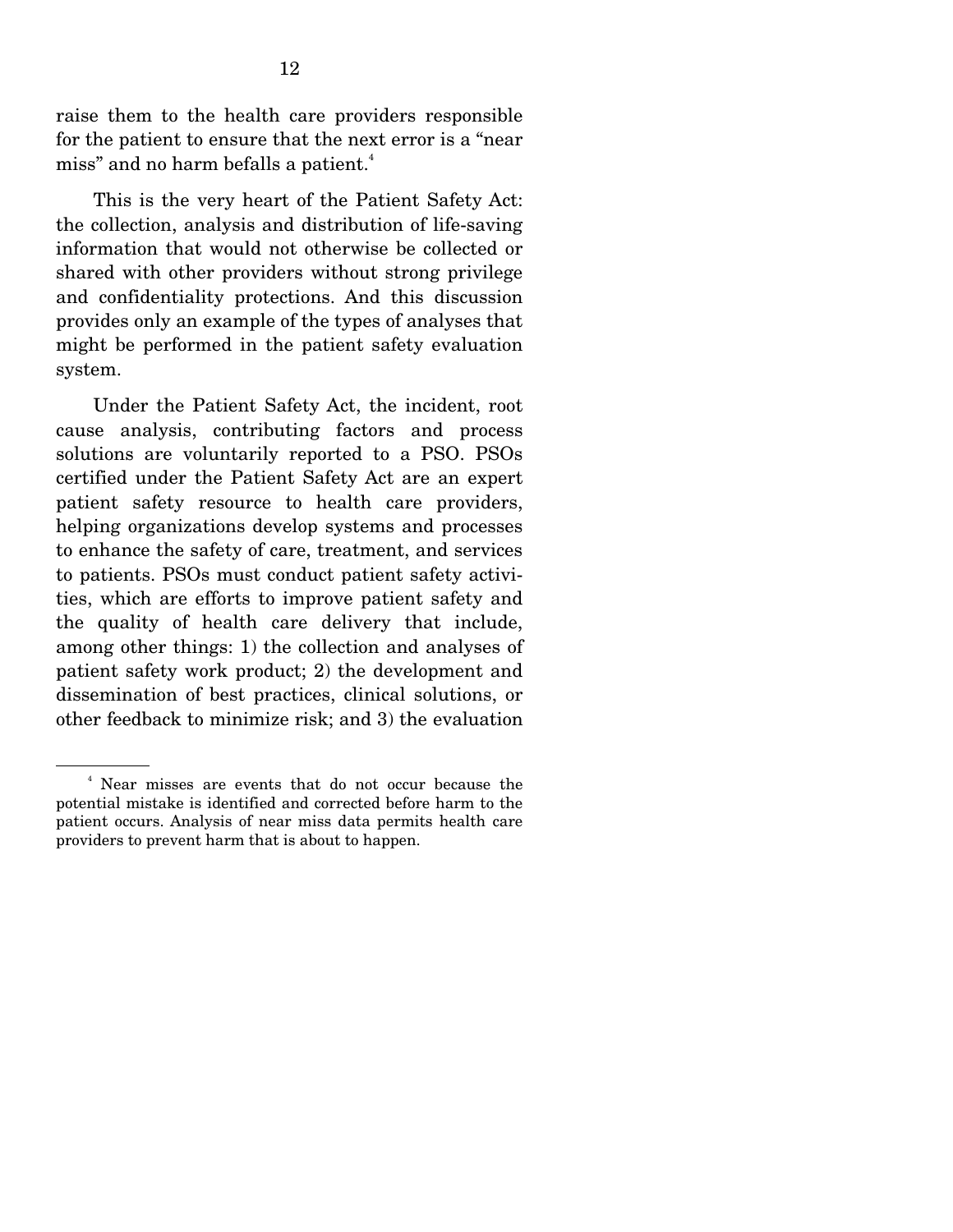of how the best practices were implemented by the health care provider and if the practices were effective in minimizing risk and encouraging a safety culture. 42 U.S.C. § 299b-21(5). In the above example, the PSO could evaluate whether other nonaffiliated hospitals were experiencing the same or similar errors as the one reported in the example.

 The PSO could also evaluate "near miss" data to assess why a similar event was not happening at other hospitals and what barriers the other providers have adopted to prevent the incident from happening. Surgeons from other hospitals could assemble in the PSO to discuss a case study for the purpose of learning and sharing clinical practices in a confidential forum. The PSO could also evaluate the clinical literature for evidenced-based solutions developed by other experts in the field. Following the evaluation, the PSO would then disseminate the lessons learned to other health care providers, hospitals and laboratories; and encourage them to implement processes to avoid the same or similar mistakes and thereby hold these providers accountable for improvement.

 PSOs have many different programs to analyze patient safety work product in order to accelerate the identification, understanding, and implementation of evidence-based solutions for preventable harm that may occur in the increasingly complex systems of healthcare delivery. For example, one PSO collected and analyzed over 300,000 event reports, research requests and root cause analysis over an approximate five-year period from a wide range of health care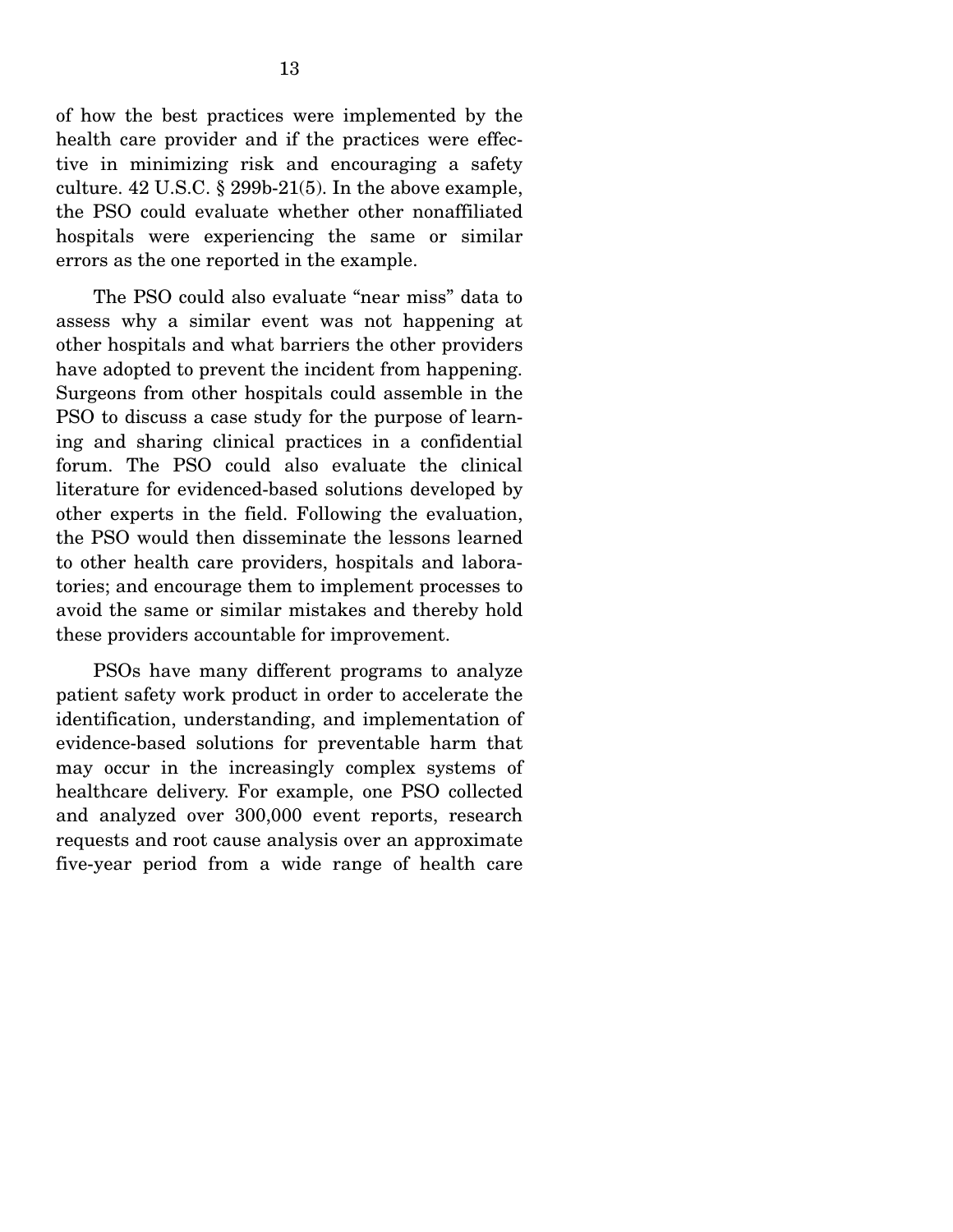organizations to develop a list of the top ten patient safety concerns confronting health care organizations along with suggested strategies to improve patient safety.<sup>5</sup> Another PSO collects root cause analysis developed from peer review that is conducted in the hospital's patient safety evaluation system and brings together top experts in the field to allow broader inspection and investigation of the events. To provide a specific example, this PSO convened leaders in emergency medicine to share their expertise and opinions regarding patient safety issues in emergency departments. Participants discussed case studies, as well as emerging technologies and new strategies that are now available to complement existing patient safety protocols aimed at reducing adverse events, specifically those associated with delayed diagnosis.<sup>6</sup> These are just two of a multitude of examples that

<sup>5</sup> ECRI Institute, "Top 10 Patient Safety Concerns for Healthcare Organizations" (3/24/2014), https://www.ecri.org/ components/hrc/pages/RMRep0414\_Focus.aspx. These patient safety concerns are: 1) Data integrity failures with health information technology systems; 2) Poor care coordination with patient's next level of care; 3) Test results reporting errors; 4) Drug shortages; 5) Failure to adequately manage behavioral health patients in acute care settings; 6) Mislabeled specimens; 7) Retained devices and unretrieved fragments; 8) Patient falls while toileting; 9) Inadequate monitoring for respiratory depression in patients taking opioids; 10) Inadequate reprocessing of endoscopes and surgical instruments. The report also discusses strategies to address each category of error.

<sup>6</sup> https://www.rmf.harvard.edu/About-CRICO/Our-Community/ AMC-PSO-home-page/AMCPSO-newsletters.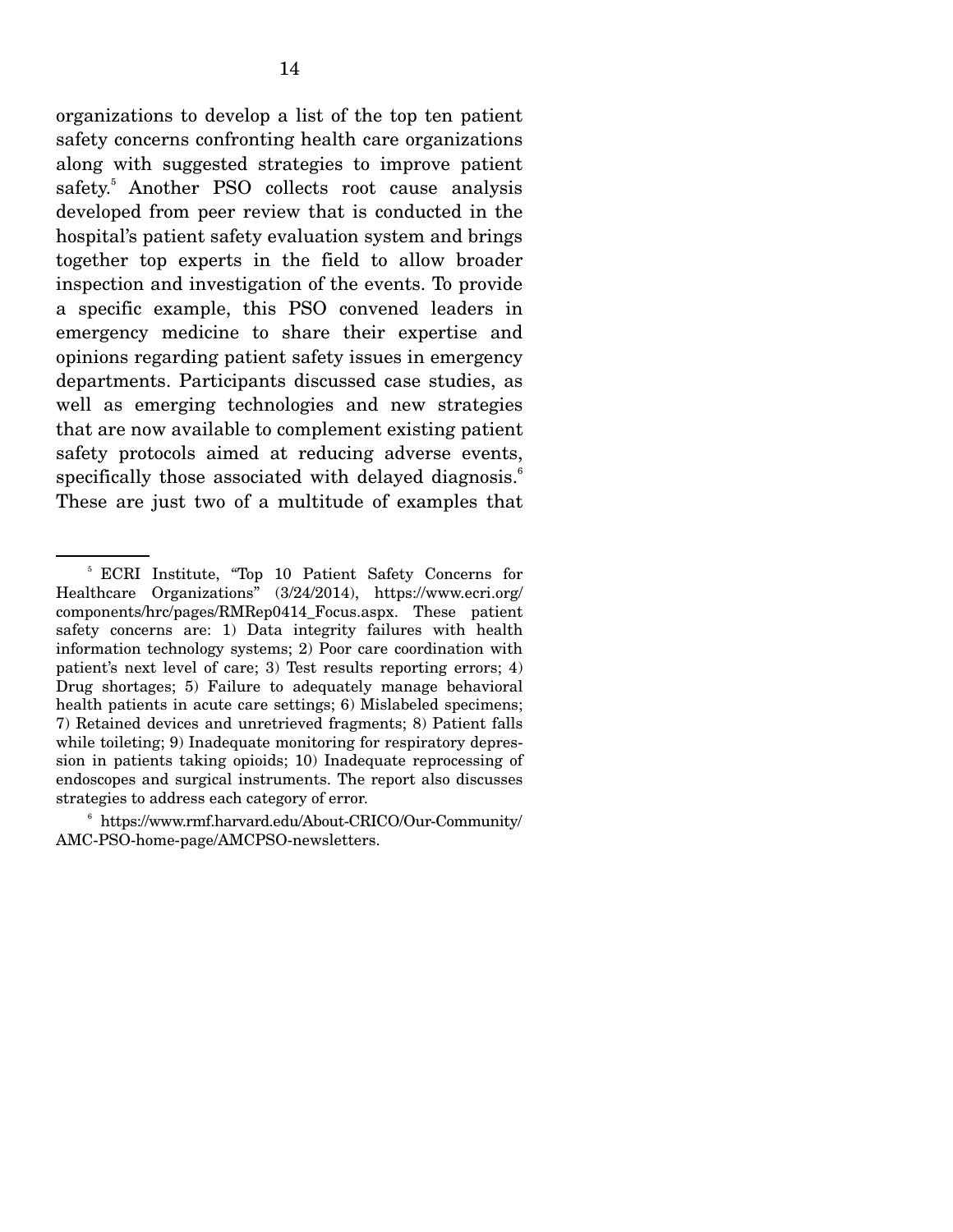illustrate PSOs' activities in promoting patient safety and contributing to the learning system.

 But the Patient Safety Act goes further than the learning system established by the health care providers and the PSOs, by putting this system of quality improvement to work on a national level. Incident report information is "de-identified" of provider and patient information, and is then reported to a network of patient safety databases, created by the Federal Department of Health and Human Services, "to be used to analyze national and regional statistics, including trends and patterns of health care errors." 42 U.S.C. § 299b-23(c). The trends and statistics can spur improvement in regions that are lagging behind to promote a nationally uniform highly reliable quality health care system. This way patients receiving care in the Pacific Northwest can be assured of receiving the same quality of care as patients on the Atlantic Northeast and vice versa.

 None of this patient safety improvement work can be effectively performed if the reporting to PSOs is not confidential. The protection of patient safety work product is essential to enable PSOs to collect enough data to perform core patient safety activities such as "undertak[ing] broader statistical pattern analysis" across multiple providers. S. Rep. No. 108- 196, at 10. Congress intended for patients to benefit from the rich bodies of quality data collected by PSOs; and Congress also intended that plaintiffs' lawyers not be permitted to invade PSOs' reporting systems,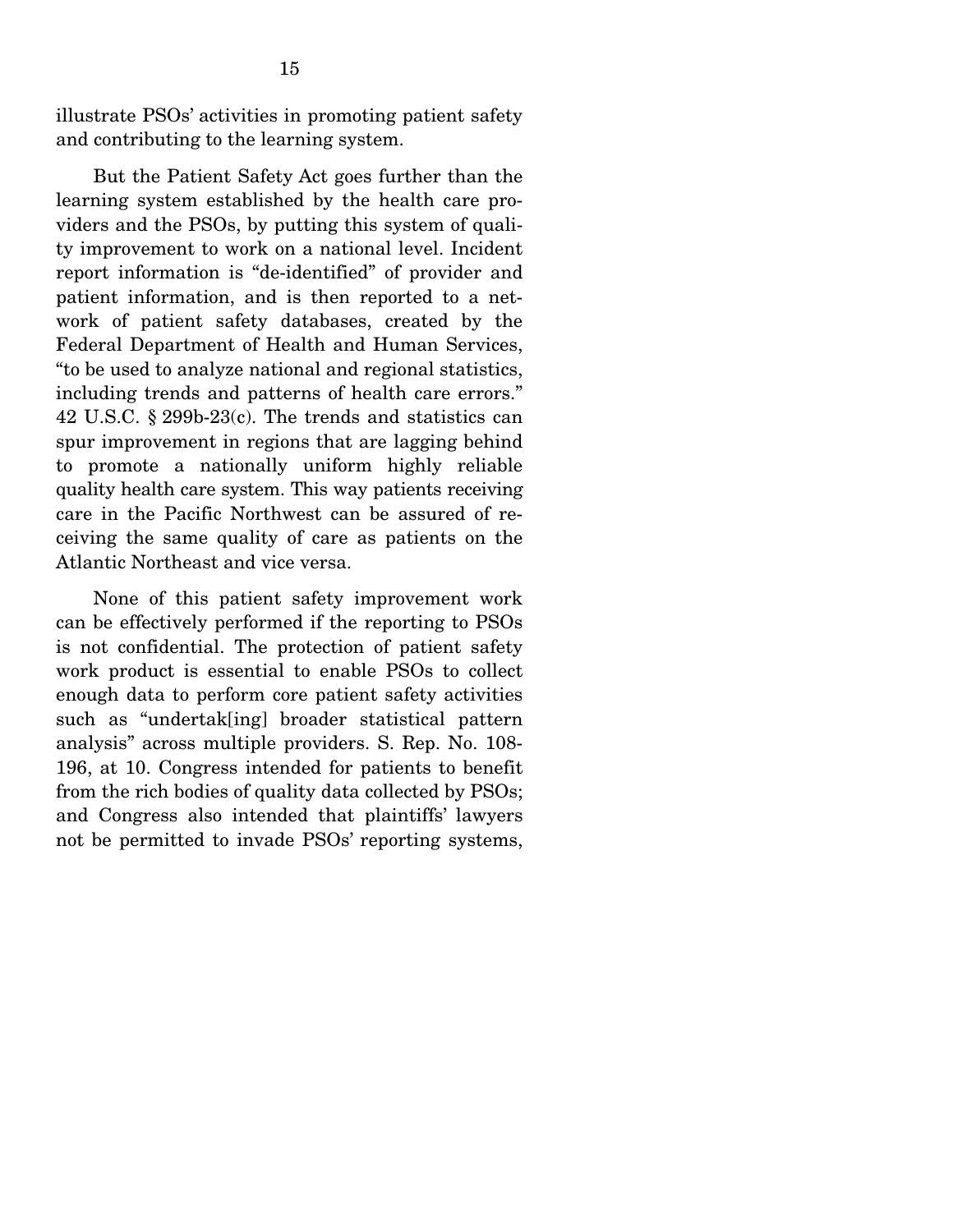lest the use of such confidential information in malpractice lawsuits lead to an end of the voluntary reporting that underlies the entire Patient Safety Act. S. Rep. No. 108-196 at 5, 7. *See also To Err is Human: Building a Safer Health System*, 113 ("The committee notes that protecting data in a reporting system as recommended in this chapter does not mean that the plaintiff in a lawsuit could not try to obtain such information through other avenues if it is important in securing redress for harm; it just means that the plaintiff would not be assisted by the presence of a reporting system designed specifically for other purposes beneficial to society.").

**IV. Review is warranted because the Kentucky Supreme Court's decision is upsetting the carefully constructed balance Congress developed between confidential provider self-driven quality improvement and accountability through regulatory agencies, and the tort system.** 

 Congress carefully constructed the Patient Safety Act to balance the need for providers to have confidentiality protections for self-critical analysis, and the need for accountability. Importantly, the Patient Safety Act privilege does not keep information from regulators, patients or the public, and does not hide health care providers who consistently provide substandard care. In the aforementioned example of a blood type mismatching error, the health care providers who did not follow proper hospital procedure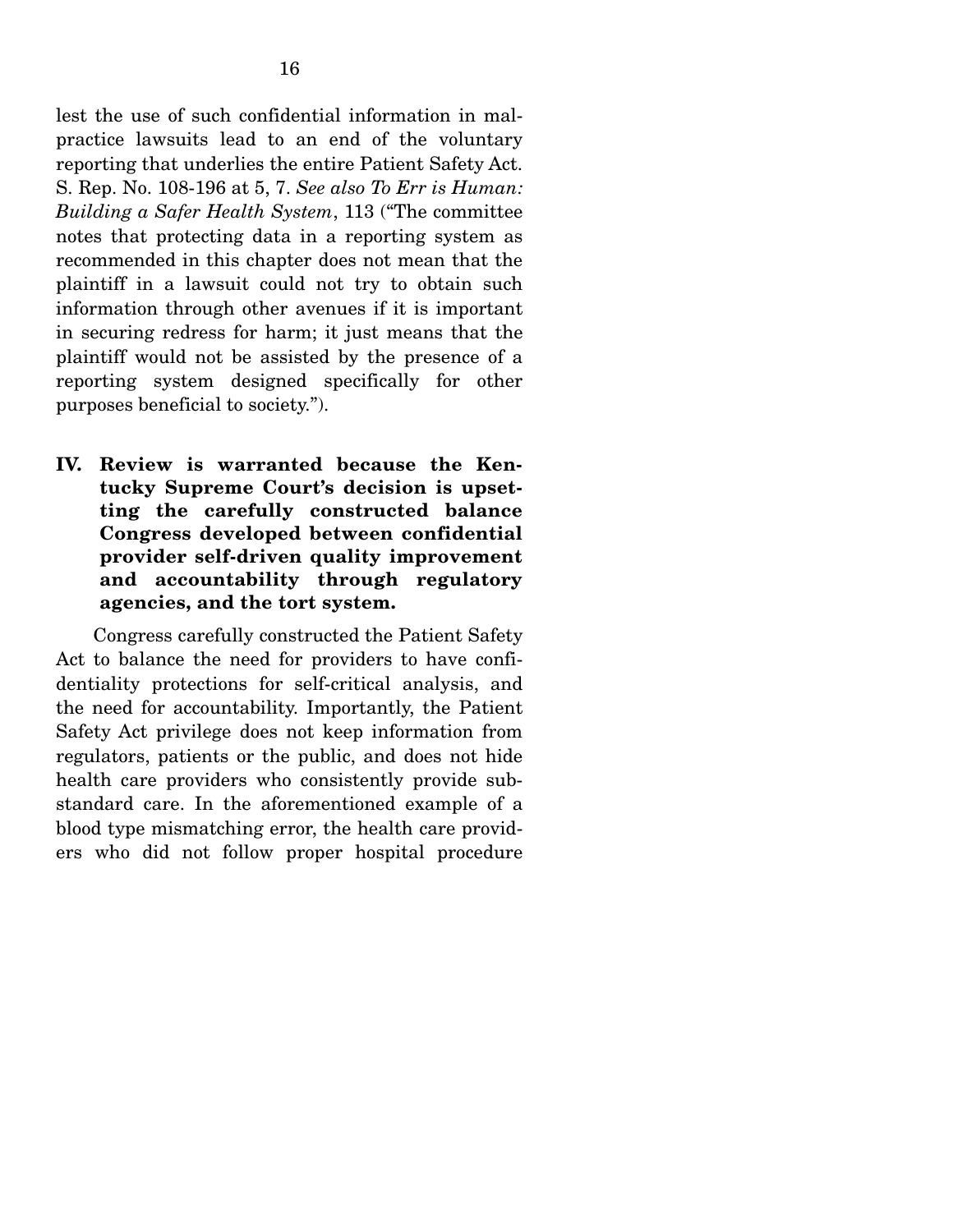could be subject to immediate summary suspension or other disciplinary action, as appropriate. In that example, State regulators conducted their own investigation of the incident and cited the hospital for deficiencies in its procedures. The patient and the family were also immediately informed about the error.

 The Patient Safety Act does not prohibit disclosure of medical errors to patients by their health care providers. To the contrary, the Patient Safety Act encourages transparency among health care providers under the protection of the privilege for patient safety work product so that lives can be saved by sharing critical information to ensure that incidents are not repeated to harm other patients in other hospitals. 42 C.F.R.  $3.206(b)(4)(iv)(A)$ . Moreover, the Patient Safety Act encourages transparency of best practices and clinical solutions across the entire health care continuum. This transparency between health care providers will likely disappear if the privilege guaranteed to providers is breached by state courts.

 Here, the Kentucky Supreme Court misconstrued the Patient Safety Act in part through its failure to appreciate the difference between state recordkeeping requirements versus affirmative reporting requirements. The Kentucky regulations at issue are record-keeping requirements. Pet.App. 24a-25a, discussing 902 KAR 20:016  $\S$  3(3)(a). The State regulations do not constitute affirmative reporting requirements  $-$  *i.e.*, a directive that hospitals provide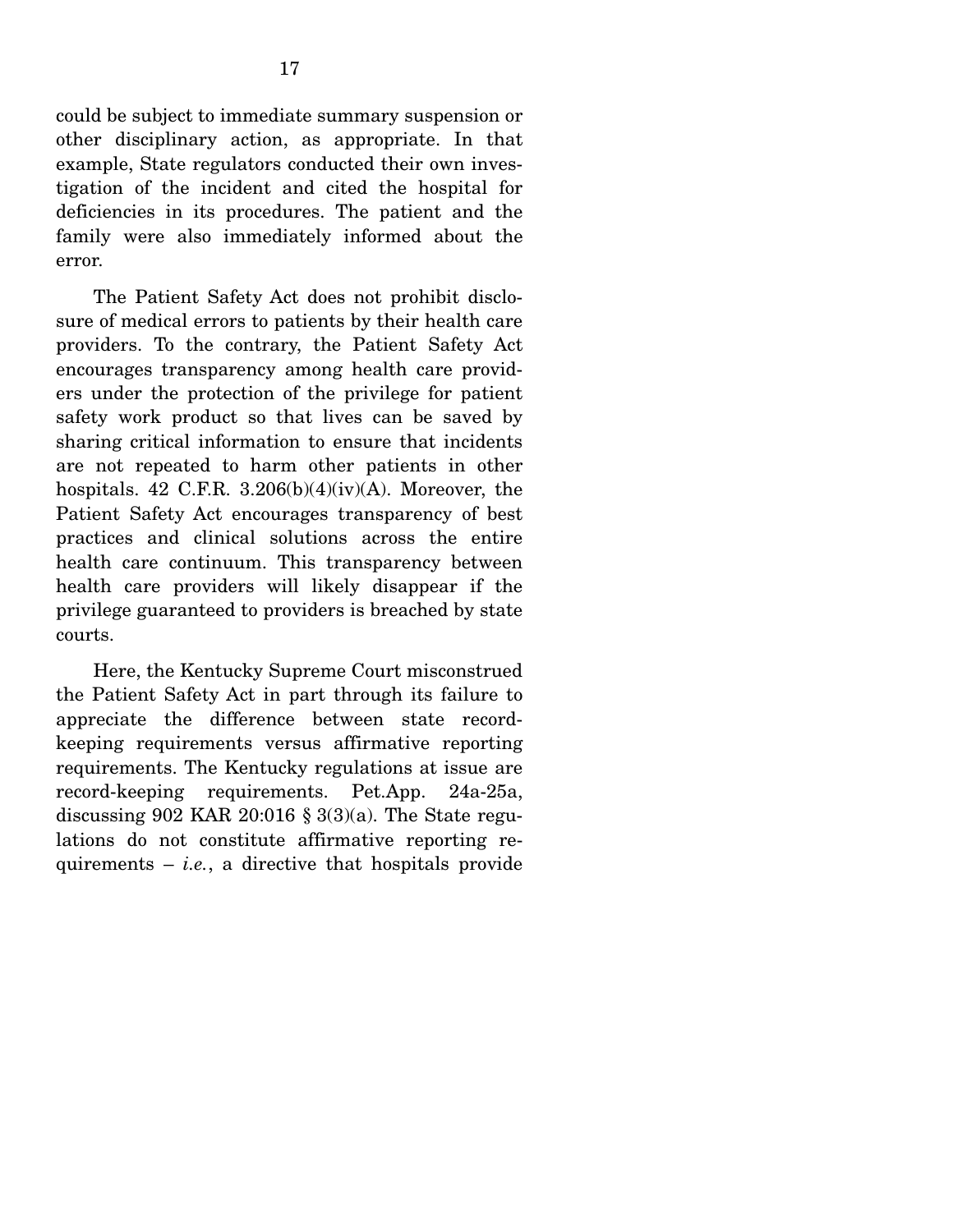specific records to State regulators.<sup>7</sup> The Kentucky Supreme Court erroneously treated this State recordkeeping requirement as an affirmative reporting requirement, which in turn meant that those records subject to reporting to State regulators would necessarily be discoverable by plaintiffs' counsel in this action, since Kentucky has no State privilege, even for peer review materials. Pet.App. 14a-15a, 25a.

 Any public or even *in camera* inspection of incident reports drawn from reports in a patient safety evaluation system, as ordered by the Kentucky Supreme Court in this case, undermines the entire structure of the federal Patient Safety Act. The Kentucky Supreme Court's misconstruction of the federal Patient Safety Act privilege may result in federally protected patient safety work product being reviewed by persons other than PSOs, and eventually provided to the Respondent's medical malpractice attorney for use in this lawsuit. Simply put, providers will stop voluntarily submitting incident reports to patient safety evaluation systems and PSOs if there is any possibility that those reports can be used against them in later medical malpractice litigation. As discussed above, to the extent that State law

<sup>7</sup> Indeed, Kentucky has no affirmative medial error reporting requirements. *See* "*A National Survey of Medical Error Reporting Laws,*" Yale J. Health Policy, Law, and Ethics IX:1, 243 (2008), citing October 21, 2008 letter from Dr. J. Thomas Badgett, Chief Medical Officer of the Kentucky Cabinet for Health & Family Services.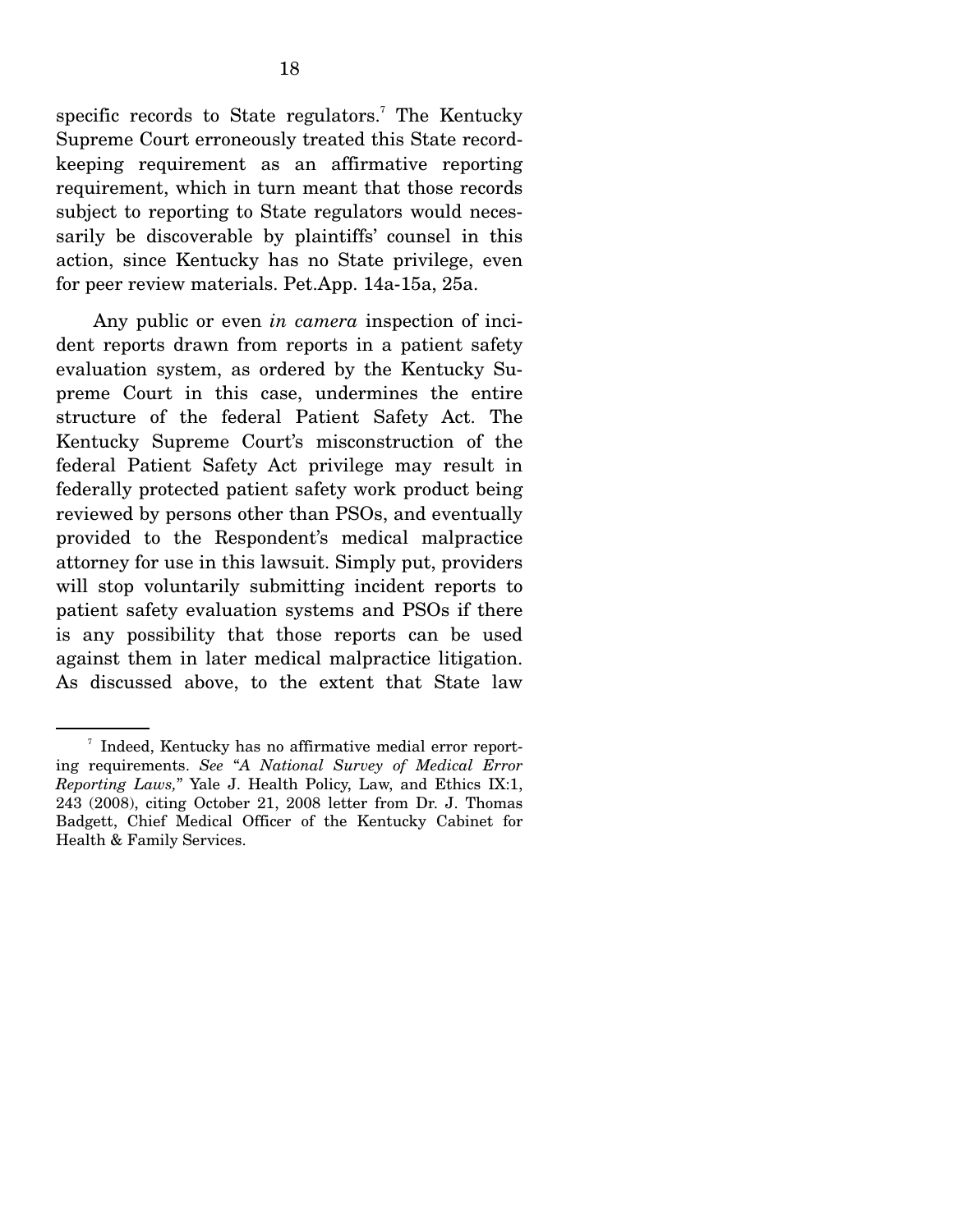might require a hospital to comply with a State reporting requirement, that compliance can be accomplished with medical records and other information that is not patient safety work product. 73 Fed. Reg. 70732, 70773.

 The Kentucky Supreme Court's misconstruction of the federal Patient Safety Act privilege will also have the perverse effect of punishing good hospitals that are reporting to a PSO by making them look worse. A high reliability, high performing hospital fostering a strong safety culture that encourages incident reporting will have more events to analyze and evaluate than hospitals that are not reporting to a PSO and are not focused on safety culture and learning. Hospitals with weaker safety cultures will have a lower number of events not because events are not occurring, but because these incidents are not being reported. As a result, health care consumers in our data-driven culture may mistakenly be led to believe that the high performing hospitals that invest heavily in safe systems and safety culture provide lower quality and value of care – which then punishes the high performing hospitals and correspondingly punishes patients.

#### **CONCLUSION**

--------------------------------- i ---------------------------------

 All patient safety improvements begin with the reporting of an incident by a provider to a patient safety evaluation system and to a PSO. Allowing the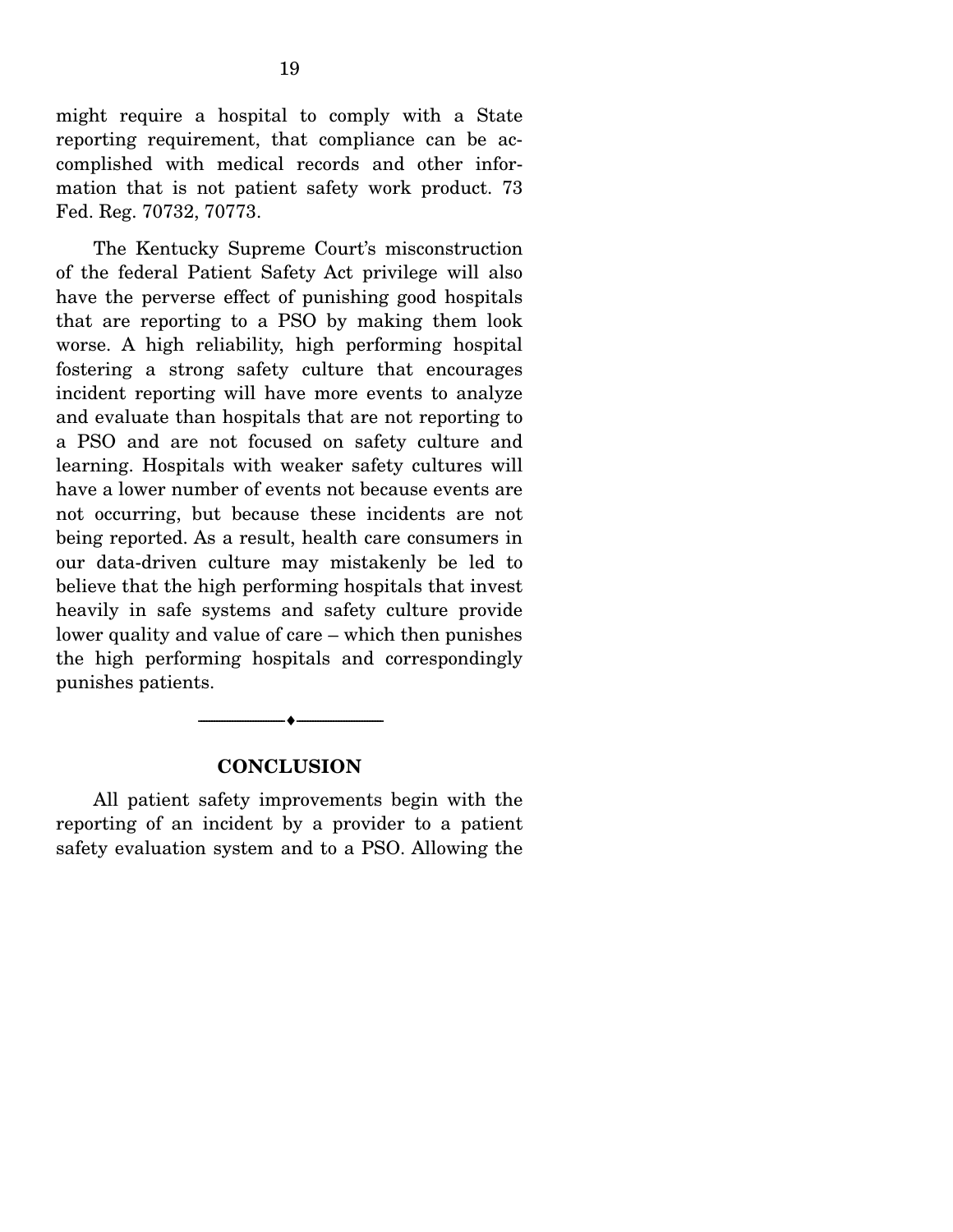Kentucky Supreme Court decision for State requirements to override the uniform federal privilege established by Congress in the Patient Safety Act will inevitably lead to a breakdown of the national learning system and patients being harmed.

 If the ruling from the Kentucky Supreme Court is permitted to allow courts or private attorneys to sift through a health care provider's most sensitive confidential information, it will upset Congress's carefully constructed "learning environment" in which health care professionals report errors and near misses free from fear that their communications would land in the possession of litigants and disciplinary boards. H.R. Rep. No. 109-197 at 9; S. Rep. No. 108-196 at 2.

 Without the broad privilege and confidentiality protections created in the Patient Safety Act, events and the lessons learned from harm inflicted on a patient when a medical error occurs will again be held in silos within individual hospitals in Kentucky. As a result, the same mistakes and harm to patients will be unnecessarily repeated by providers in other hospitals. Indeed, as the dissent below aptly observed, the likely result of such a decision is the wholesale dismantling of the safety culture system Congress intended to create. "It is hard to imagine a holding more at odds with Congress's clear intent to foster provider trust in the patient safety system" . . . than permitting a trial court to "rummage through the provider's patient safety evaluation system and PSO submissions" in search of state-mandated records;